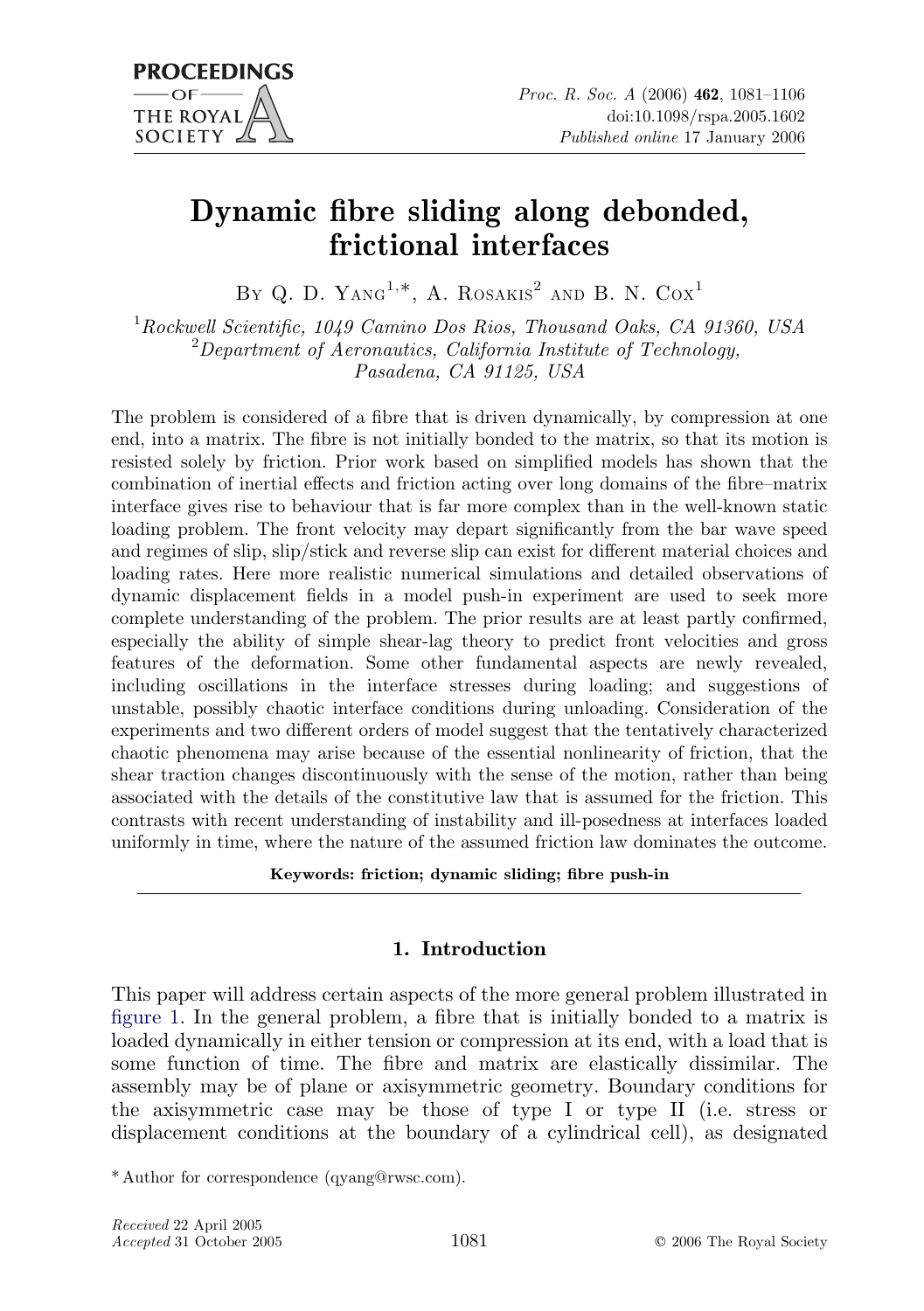<span id="page-1-0"></span>

Figure 1. Schematic of a general problem of fibre/matrix debonding, under dynamic end loading, with possible crack wake friction.

by [Hutchinson & Jensen \(1990\)](#page-24-0) to simulate an array of fibres; or those corresponding to an isolated fibre in a semi-infinite body. Boundary conditions for a plane problem may be periodic to simulate an array; or again those of an isolated fibre in a semi-infinite body. A state of initial compression may exist across the fibre–matrix interface, e.g. due to residual thermal stresses. The load causes the fibre to debond progressively from the matrix, allowing relative sliding between the two, which is opposed by friction. The constitutive law of the friction may involve displacement, displacement rate and the magnitude of the interface compression. The debonding mechanism may result in a nonlinear process zone in the debond crack wake of significant length. Friction will generally act over much longer lengths, often the whole domain of sliding.

In this paper, model experiments and numerical simulations of the push-in problem (compressive end loading) will be used to study the particular limit that the interface is initially debonded (limit of zero debond toughness). One motivation is to explore the connections between the physics of long range frictional sliding and shear fracture, using model experiments in which a reduced set of mechanisms operates. Simultaneously, the question is addressed of how simply dynamic interface failure in composites can be represented, without loss of accuracy. The latter query is inspired by seminal experiments in the static case on cylindrical fibres in a matrix (e.g. [Marshall 1992\)](#page-24-0). In the static case, shear-lag analysis of the fibre/matrix debonding problem, which assumes Lamé-like field solutions, proves very accurate for most parameter ranges [\(Hutchinson & Jensen](#page-24-0) [1990\)](#page-24-0) and forms an immediate link to the problem of composite fracture [\(Marshall](#page-24-0) et al. 1985; [Budiansky](#page-24-0) et al. 1986). Where static shear-lag models are accurate, analytical results usually stand independently of whether the fibres are more or less compliant than the matrix and whether plane or axisymmetric conditions exist; preliminary shear-lag analyses of the dynamic case suggest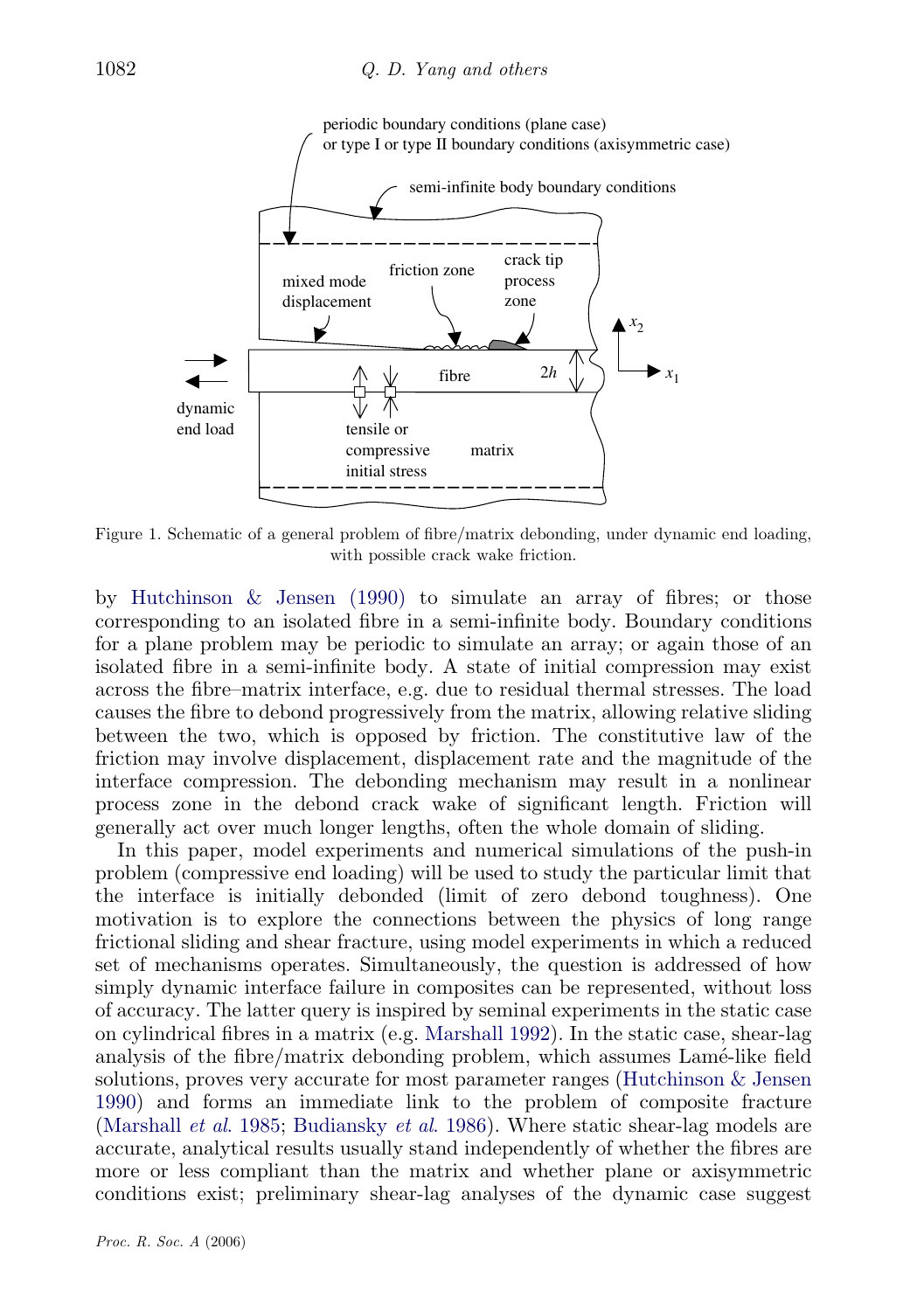the same compass, although the physics are considerably more complicated than in the static case [\(Sridhar](#page-25-0) *et al.* 2003). The problem of [figure 1](#page-1-0) may also be considered as a particular case of delamination failure in a symmetrically laid up laminated composite, for which the plane geometry is directly applicable and the lamina represented by the fibre may be more or less compliant than the other layers. The questions of how accurate shear-lag theory might be in dynamic cases, and what subset of the physics of interface failure might remain reasonably well represented in it, are therefore of practical interest. Issues specific to the push-in problem will be addressed here, including how the degrees of freedom used in representing displacement fields in modelling and the assumed nature of the friction law influence stability, front formation, front velocity, stress fields, etc.

#### $(a)$  Friction acting along bars

Shear-lag models of the dynamic case of the problem of [figure 1,](#page-1-0) with friction that is spatially and temporally uniform in magnitude (but not in sign), have revealed the regimes of behaviour that might be expected for an initially debonded interface [\(Nikitin & Tyurekhodgaev 1990;](#page-24-0) Cox et al[. 2001](#page-24-0); [Sridhar](#page-25-0) et al[. 2003\)](#page-25-0). First, the front of the furthest deformation in the fibre does not travel at the longitudinal wave speed for the fibre,  $C_f$ , but at some other velocity that depends on the friction strength, the elastic mismatch, the wave speeds in the fibre and the matrix and the loading rate. The front velocity is bounded by  $C_f$ and the longitudinal wave speed in the matrix,  $C<sub>m</sub>$ , and may be lower or higher than  $C_f$ . Second, depending on the same parameters, distinct regimes of slip, slip and stick and reverse slip exist, even when the load point displacement is monotonic. Reverse slip refers to the condition that the relative motion of the fibre and matrix is opposite in sense to that of the load point. Reverse slip is possible when the wave speed in the matrix is higher than that in the fibre, so that the fibre is pulled along, at the deformation front, by the matrix. The domains of slip, stick and reverse slip are fixed (growing similarly with time) for linearly increasing loads, but appear and disappear in complicated sequences for other loading cases, even those that are simple functions of time (e.g. step functions). The solutions are much more complicated than for the same problem in static loading, where the only history dependence that affects the solution is the order of any load reversals (e.g. [Marshall 1992](#page-24-0)). There is even a hint (unproven) that the birth and death of slip, reverse slip and stick-slip domains may be chaotic, with arbitrarily small changes in the load point history resulting, at later times, in finitely dissimilar domain patterns. Numerical work has supported the shear-lag results for linearly increasing loading, under the modelling conditions assumed, for most parameter values [\(Sridhar](#page-25-0) et al. 2003). However, the strong nonlinearity of the friction law, which may reverse sense at moving boundaries, makes accurate numerical location of the boundaries very challenging, even under the constraint of assumed Lame-like solutions (N. Sridhar, K. Dunn & B. N. Cox 2002, unpublished work).

#### (b ) Friction between half-spaces

The problem of an interface with no debond energy but long, possibly infinite, domains of friction has been studied extensively in the geometry of two remotely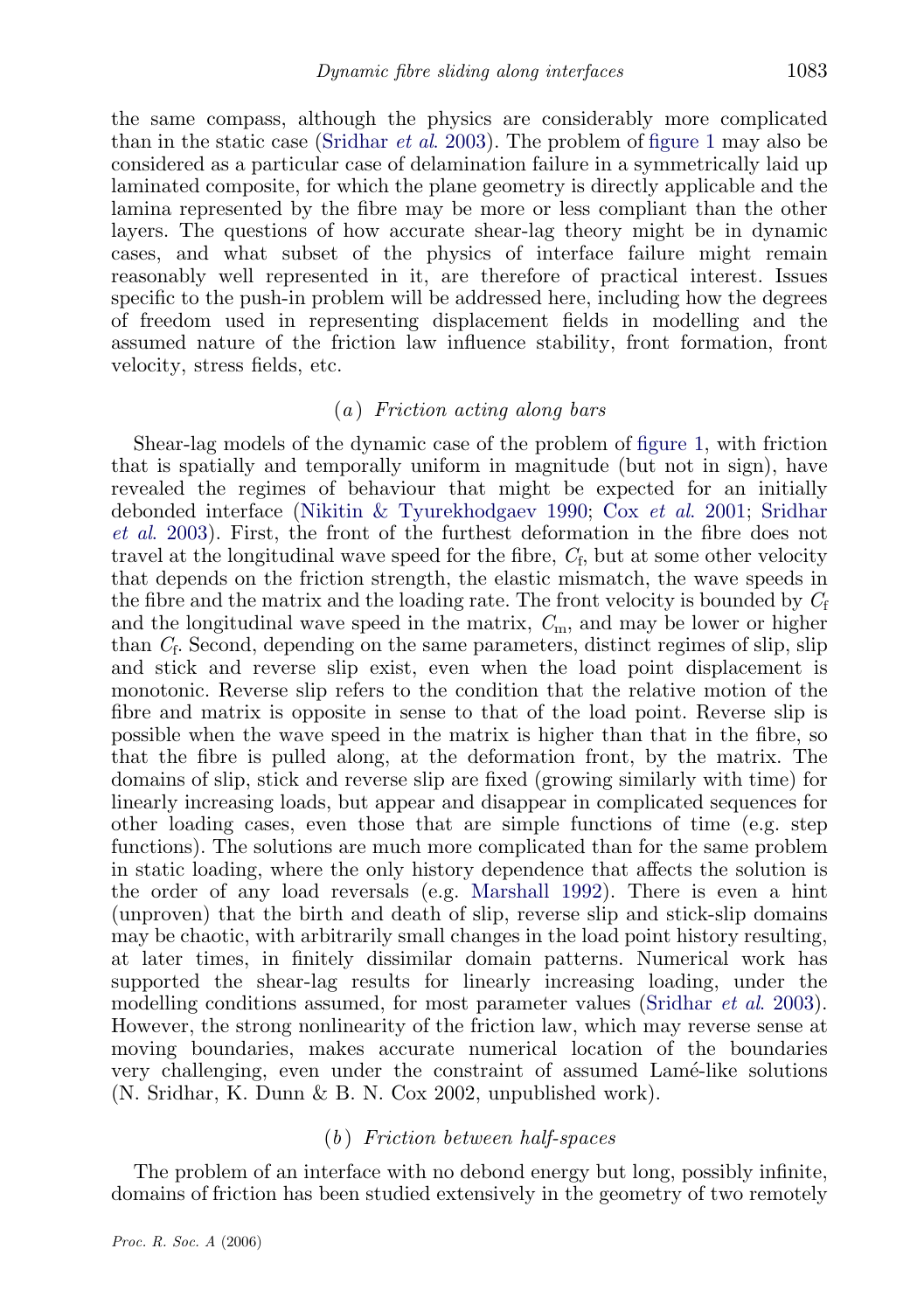and uniformly loaded half-spaces, contacting on a plane. Among a number of insightful articles, the introductory sections of Cochard  $\&$  Rice (2000) provide an especially helpful summary. Some salient results are as follows. (i) For elastically dissimilar materials subject to Coulomb friction, uniform slip becomes unstable and slip pulses can form instead, i.e. slip domains on either side of which the interface is not sliding [\(Weertman 1980](#page-25-0); [Adams 1998\)](#page-24-0). Slip pulses can propagate in either direction, in different cases, and at values of the remote shear stress that are less than the friction stress. (ii) Unstable slip is also possible for elastically homogeneous cases, but not for a simple Coulomb law. (iii) Cochard & Rice go on to distinguish instability from ill-posedness: the former exists when spatial perturbations to the state of slip grow in amplitude; the latter refers to the nonexistence of solutions of any kind. Instability does not preclude the possibility of uniform slip as a formal solution, given the hypothetical presence of perfectly uniform conditions. Ill-posedness points to an inconsistency in the physics of the problem as stated. (iv) Whether the interface problem exhibits ill-posedness or instability depends on both the degree of elastic mismatch and the nature of the assumed friction law. The relevant measure of elastic mismatch is the point at which the generalized Rayleigh velocity (a mode of interface wave propagation found for a frictionless interface along which loss of contact does not occur) ceases to be defined. Ill-posedness prevails for all friction coefficients when the elastic mismatch is mild (generalized Rayleigh wave exists); and for friction coefficients above a modest critical value when the mismatch is more severe. Thus, ill-posedness is the common case. (v) Ranjith  $\&$  Rice (2001) assign blame to the simplified physics of Coulomb's law, in particular its implication that friction can change discontinuously in time upon a finite change in the normal contact pressure. A modified law, in which the change occurs smoothly over a characteristic response time, had in fact already been inferred from experiments [\(Prakash & Clifton 1993](#page-25-0); [Prakash 1998\)](#page-24-0). Such a law regularizes the ill-posed planar interface problem; and the regularized solutions continue to exhibit slippulse character ([Cochard & Rice 2000\)](#page-24-0).

The complexity seen in the Lame-like solutions to the push-in problem of [figure 1](#page-1-0) has different physical origins to the instability and ill-posedness discussed in the last two paragraphs. In the work based on Lamé-like solutions, the friction force was assumed to be uniform and constant, apart from sign reversals, and not influenced by changes in the normal compression at the interface. Complexity arises from the effects of friction on the propagation of wave pulses along the fibre and matrix system, excited by the dynamic end loading, and is associated with the birth and death of slip, stick and reverse-slip domains, which is complicated by the strength of the nonlinear effects due to the sign-reversal property of the friction. In the problem of planar frictional interface between half-spaces, instability and ill-posedness are direct consequences of the assumed relation between friction and the normal traction, and depend strongly on whether Coulomb's or another law is assumed.

The final point from the body of work on planar interfaces that is of present relevance is the relation of the boundedness of slip-pulse domains to the nature of the assumed friction law. [Zheng & Rice \(1998\)](#page-25-0) looked at this question with a velocity-weakening friction law, expressed as a decrease in the coefficient of friction as the shear displacement rate rises. (This law is similar to that of Prakash & Clifton, but expressed in inverse form, in terms of the displacement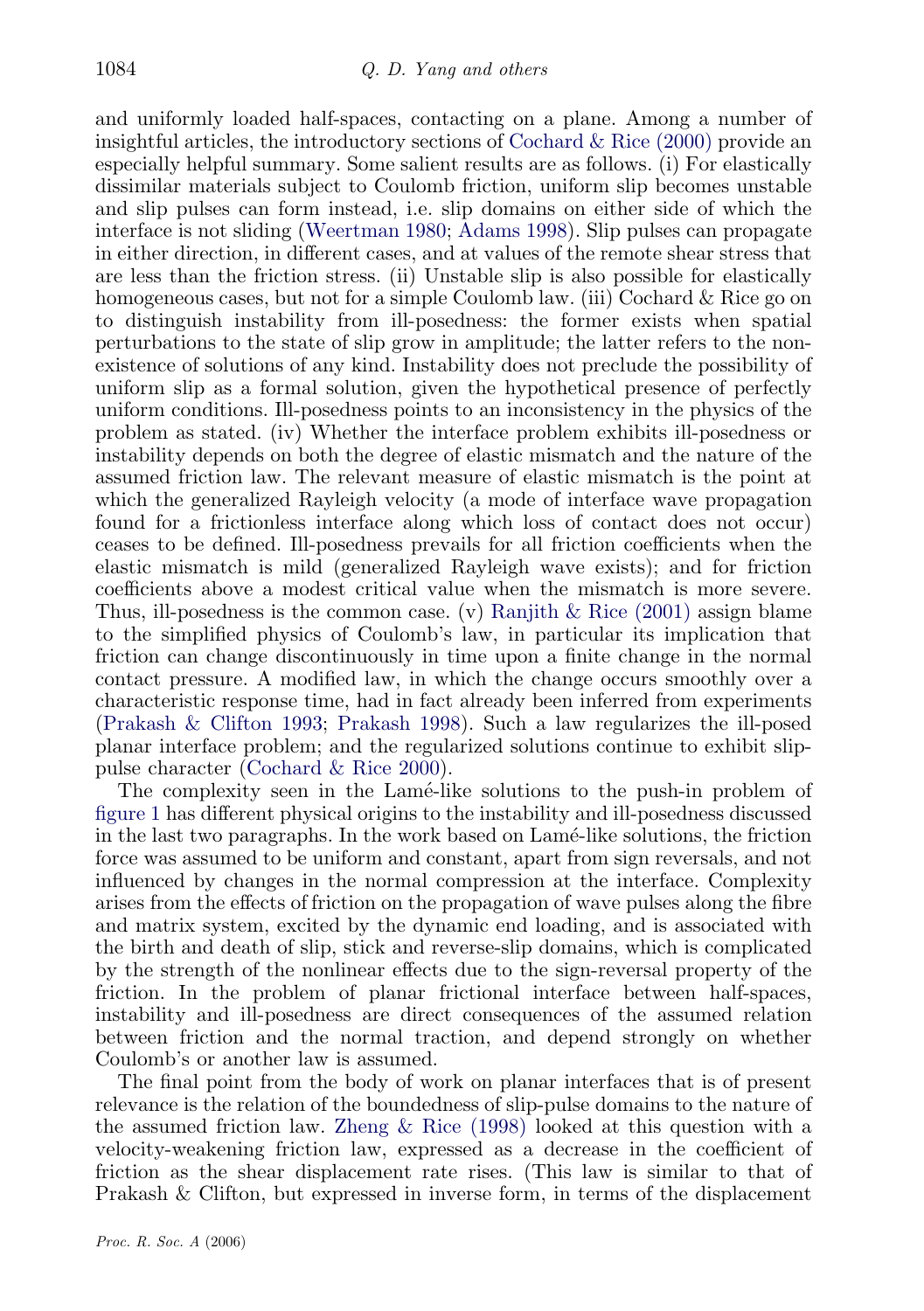rate rather than the rate of change of the shear traction.) For such a law, slip motion can occur either as a crack-like event, in which the interface slips simultaneously over a semi-infinite domain extending back from a slip front; or as a slip-pulse motion, with slip confined to finite, moving domains. Which case prevails (in the problem of contacting half-spaces) depends on the rate of velocity weakening: if the slope of the decline is small, crack-like slip behaviour occurs; if it is large, slip-pulse motion occurs ([Zheng & Rice 1998\)](#page-25-0).

## $(c)$  Effects of interface bonding

A separate, major body of literature has been written on the problem of interface shear crack propagation in systems in which the interface is initially bonded. The most pertinent results here refer to the question of allowed and preferred crack velocities. Energy considerations suggest that, unlike mode I cracks, which are forbidden above the Rayleigh wave speed, shear cracks can in principle propagate at any velocity, c, in the so-called intersonic regime,  $C_S \lt c \lt C_L$ , where  $C<sub>S</sub>$  and  $C<sub>L</sub>$  are the shear and longitudinal wave speeds ([Broberg 1994;](#page-24-0) [Burridge](#page-24-0) et al. 1979). However, numerical studies imply a restrictive condition for intersonic propagation, that the crack tip process zone be diffused over a finite interval and not concentrated at a point, as in a classical brittle crack [\(Andrews](#page-24-0) [1976](#page-24-0)). In the work of Burridge *et al.*, the velocity  $\sqrt{2}C_S$  assumes a special role: for  $c < \sqrt{2}C_{\rm S}$ , crack acceleration is unstable (associated with decreasing load); while for  $c > \sqrt{2}C_{\rm S}$ , crack acceleration is stable (increasing load).

These early theoretical deductions have now been complemented by experiments that have achieved shear crack conditions for the first time in the laboratory by exploiting the propensity of laminated materials to confine cracks to prescribed planes ([Rosakis](#page-25-0) et al. 1999). Specimens consisting of monolithic slabs laminated at a bonded interface as well as composite ply laminates have been studied. Under appropriate dynamic loading, approximately mode II conditions can be maintained, in contrast to tests with a uniform body (free of pre-existing weak planes), where crack deflection or bifurcation would quickly cause a transition to mode I conditions. The laminate experiments confirm mode II crack propagation in the intersonic regime and are also consistent with the predicted stability transition at  $\sqrt{2}C_{\rm S}$ , since the crack is observed to accelerate rapidly past the shear wave speed, but decelerate and achieve approximately uniform velocity at  $\sqrt{2}C_s$ . Needleman has performed numerical simulations of this particular experimental configuration, where the driving force is a dynamic impact end-load rather than the remote shear loading of the early theoretical studies, and confirmed most aspects of the observed behaviour [\(Needleman](#page-24-0) [1999](#page-24-0)). Needleman's model incorporates mixed mode cohesive elements to represent the debonding process, with cohesive laws (traction versus displacement) that feature both an initial hardening phase and a decaying tail. These laws are somewhat different from that in Burridge et al., which was a purely softening law and for mode II displacements only. The details of the law do affect the outcome in some ways. For example, while Needleman's simulations show the same qualitative history of rapid acceleration to a nearly constant velocity as seen in experiments ([Rosakis](#page-25-0) et al. 1999), the value of the final velocity generally exceeds  $\sqrt{2}C_{\rm S}$ , rather than equalling it, with the speed attained depending on the maximum stress assumed for the cohesive law. In a separate theoretical study of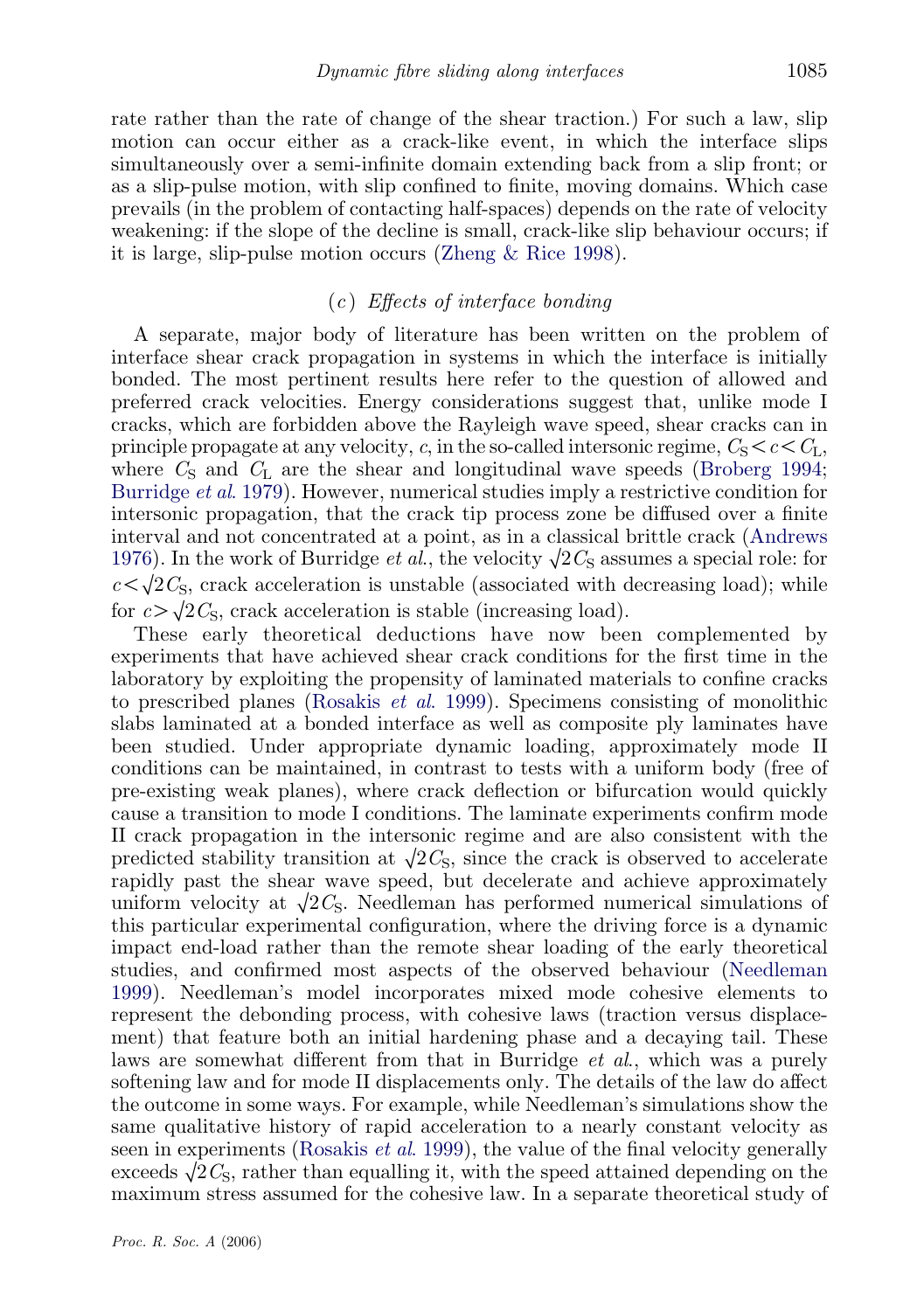shear crack propagation along bi-material (Homalite/steel) interfaces, a large jump in terminal crack velocity was found at a certain prescribed load point velocity ([Needleman & Rosakis 1999](#page-24-0)). For inferior load point velocities, crack propagation was limited by the Rayleigh wave speed in the Homalite (the slower medium); above the transition, the terminal velocity approximately doubled, to be near the longitudinal wave speed of the Homalite.

While intersonic propagation is physically admissible, shear crack propagation remains forbidden in the velocity interval,  $C_R < c < C_S$ , where  $C_R$  is the Rayleigh velocity. The mechanism by which a crack can jump across this velocity gap involves the creation of a daughter crack ahead of the parent crack, which then links to the parent in an effective surge of crack growth ([Burridge 1973;](#page-24-0) [Andrews](#page-24-0) [1976;](#page-24-0) Gao et al[. 2001](#page-24-0)). While relationship of this phenomenon to slip-pulse solutions for planar frictional interfaces must exist, the presence of a velocity gap must be associated with the presence of concentrations of tractions where interface debonding is taking place, which do not generally appear in interfaces coupled solely by friction.

#### $(d)$  Contrasts in physics

Thus, shear crack propagation analysis, pulse-slip solutions for the planar frictional interface, and Lame-like solutions of the push-in problem with zero debond energy [\(figure 1\)](#page-1-0) all show that variable front velocities up to the maximum of the longitudinal wave speeds in the fibre and the matrix are physically admissible. However, important distinctions arise between the different problems. In particular, there is no analogue in the Lame-like solutions of the push-in problem with zero debond energy to the velocity gap in the interval  $(C_R, C_S)$  in fracture problems, nor any special role for the velocity  $\sqrt{2C_S}$ . Neither do direct analogues of the phenomena of instability and ill-posedness that have been so extensively studied for planar frictional interfaces appear in the existing Lame´-like solutions, since these have been developed for uniform and constant (not Coulomb) friction.

Solutions in the literature for dynamic shear cracks and the initially-debonded push-in problem also differ in another very important way. Even though cohesive models have been used for dynamic shear crack modelling, thus spreading the debond process into a diffuse process zone, the dimensions of this process or cohesive zone have been relatively small. For example, in the simulations of Needleman ([Needleman 1999\)](#page-24-0), the cohesive zone is approximately 1 mm (a result of the assumed parameter values in the cohesive law), while the crack propagates over distances of approximately 25 mm. Behind the cohesive zone, the fracture surfaces remain traction free. A small process zone representing debonding is very different from the conditions expected in the presence of friction, especially in mode II problems, where shear tractions may act over the whole cracked specimen. While a shear cohesive traction enters the fracture problem in exactly the same way that a frictional traction would enter, the extension of cohesive modelling to friction zones that may be as long as the crack has not been made in dynamic fracture studies. (Calculations for bi-material interfaces did predict the existence of large-scale contact zones trailing the crack-tip [\(Needleman &](#page-24-0) [Rosakis 1999\)](#page-24-0), but friction in these zones was not modelled.) Models have either treated long zones of friction in the absence of a debond process (the Lame-like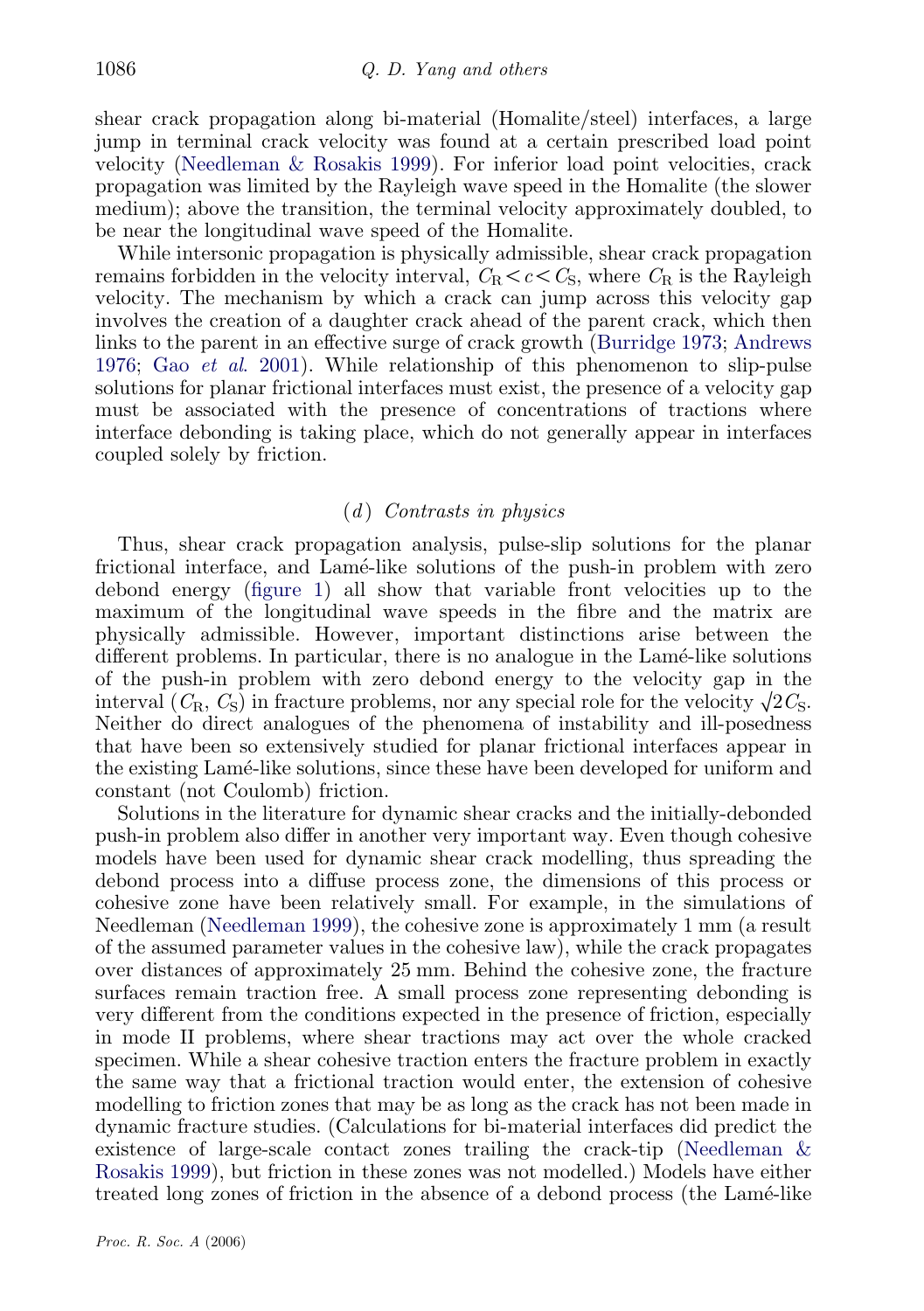push-in problem or the planar frictional interface problem), or debonding as a relatively short process zone in the absence of long zones of friction.

Final introductory comments are directed upon the nature of the cohesive law. In static fracture of a material that is not rate dependent, only two or three degrees of freedom in the cohesive law have a significant influence on the fracture response (e.g. [Bao & Suo 1992;](#page-24-0) [Cox & Marshall 1994;](#page-24-0) Massabò [& Cox 1999\)](#page-24-0). If the zone has finite extent, most characteristics of crack propagation are determined by two parameters, which may be taken as the critical traction in the cohesive law and the area under the law (work of fracture). If the cohesive law incorporates an initial hardening phase (traction rising with displacement), then the cohesive mechanism may act over the whole crack, even for very long cracks, in which case a third parameter, the slope of the hardening phase, controls crack growth ( $\cos \&$  Marshall 1994). If the cohesive mechanism exhibits rate dependence (excluding inertial effects), e.g. due to creep or viscosity, then one or at most two additional parameters, describing the rate of decay of the cohesive tractions, appear to suffice to predict fracture behaviour [\(Cox & Sridhar](#page-24-0) [2001](#page-24-0)). The possibilities when inertial effects enter may be richer. For example, in none of the work on static fracture are there cases where the rate of decline of the law with increasing displacement plays a significant role (except as it affects the area under the curve, i.e. the work of fracture). Yet in dynamic studies of friction, the rate of decline of the coefficient of friction, i.e. of the cohesive shear traction due to friction, with displacement rate has a profound effect: it determines whether slip occurs in a crack-like or slip-pulse mode [\(Zheng & Rice 1998\)](#page-25-0). This and other results, including theoretical models [\(Lapusta & Rice 2003](#page-24-0)) and novel laboratory simulations of slip-pulse motion (Xia et al[. 2004](#page-25-0)), show that constitutive laws for dynamic friction need to be represented with more degrees of freedom than laws in static facture. Inertial effects appear to manifest further details of the traction law in fracture behaviour.

All of these background works have addressed some aspects of the general problem of [figure 1,](#page-1-0) but they remain separate pieces of understanding, not yet connected to one another. Thus, large-domain friction problems have not yet embraced the influence of a strong bond (energetically significant crack tip process); while fracture work has not yet extended to very large (possibly semiinfinite) domains of friction. Generality in the friction law has begun to appear only in studies devoted to friction as a phenomenon, but these studies imply that over-simplifying friction laws can have a strong affect on the possible behaviour in other systems. And last, the most general studies of fibre push-in as a special problem, with general end-loading histories, remain to be undertaken.

#### 2. Experiments

A model planar specimen geometry was designed to investigate dynamic fibre push-in for a bi-material system in which no chemical bond exists at the material interface. A transparent and birefringent polymer sheet (Homalite-100), acting as a 'fibre,' was placed between two steel plates, analogous to a 'matrix' [\(figure 2](#page-7-0)). The dynamic fibre push-in process was mimicked by loading the fibre with a projectile travelling at speeds ranging from 10 to 40 m  $\text{s}^{-1}$ . The resistance of the polymer/metal interfaces to slip was manipulated by applying a static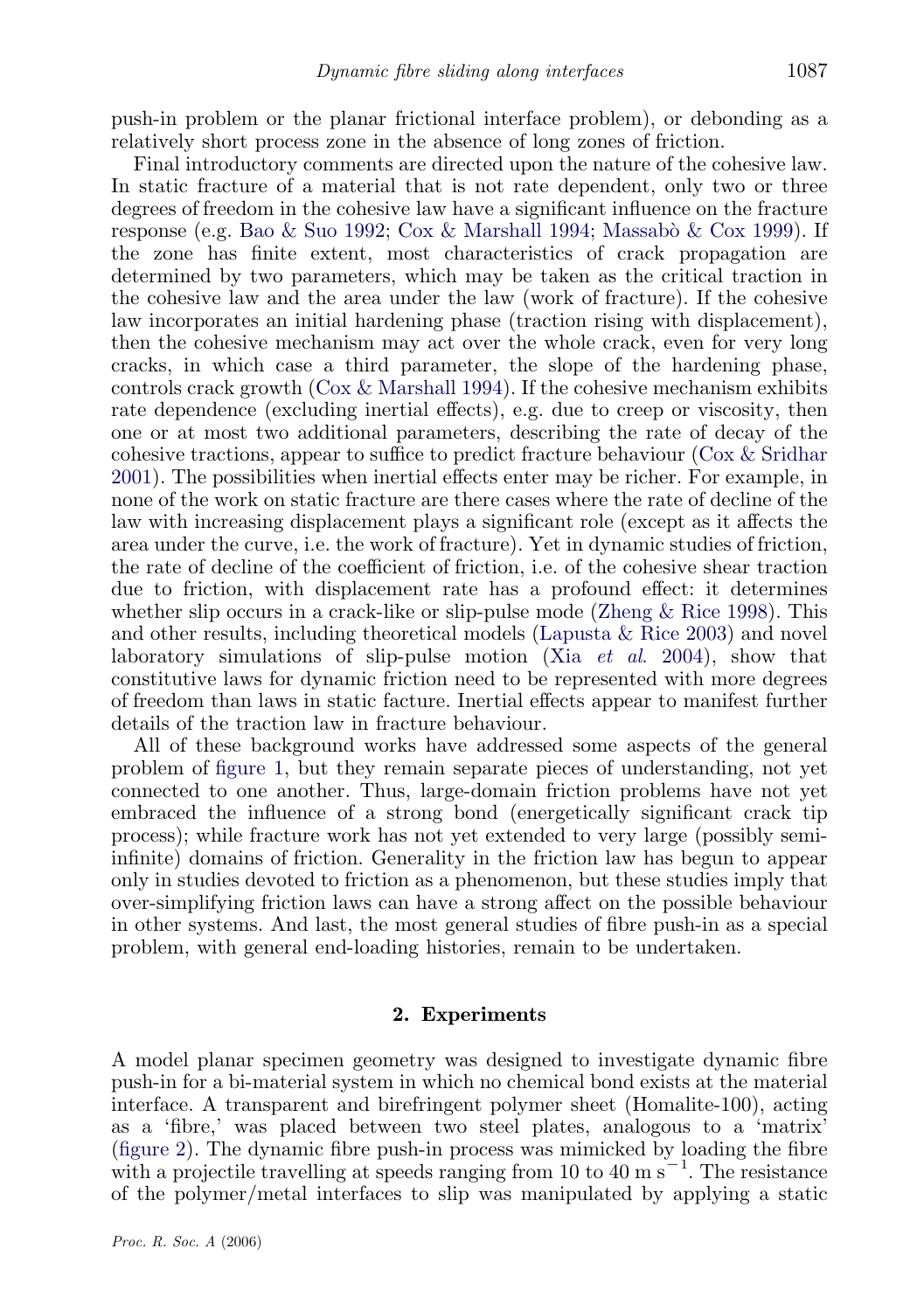<span id="page-7-0"></span>

Figure 2. Planar test specimen under static pre-load applied to the top and bottom plates of the fixture.

|  |  |  |  | Table 1. Density and elastic wave speeds for the test materials. |
|--|--|--|--|------------------------------------------------------------------|
|  |  |  |  |                                                                  |

|          | density,<br>$\rho$ (kg m <sup>-3</sup> ) | $C_{\rm R}$ (m s <sup>-1</sup> ) | $C_{\rm S}$ (m s <sup>-1</sup> ) | $C_{\rm L}$ (m s <sup>-1</sup> ) |
|----------|------------------------------------------|----------------------------------|----------------------------------|----------------------------------|
| Homalite | 1230                                     | 1087                             | 1187                             | 2060                             |
| steel    | 8000                                     | 2977                             | 3254                             | 5443                             |

compressive pre-stress  $(\sigma_{22}^{(r)})$  acting perpendicular to the interfaces, whose value varied from 0.5 to 175 MPa.

Discussion of the resulting deformation will refer to the coordinate system,  $(x_1, x_2)$ , with the origin located at the mid-plane of the Homalite piece, at the end where it is impacted [\(figures 1 and 2\)](#page-1-0). The half-height of the Homalite will be denoted h. Thus, the interfaces lie at  $x_2 = \pm h$ . The origin of time, t, is the moment of first impact.

Materials and specimens. The densities and relevant wave speeds of the test materials are given in table 1. All plates were 9.5 mm thick and 82.5 mm in length. The steel pieces were  $50.8 \text{ mm}$  in height. The height,  $2h$ , of the Homalite piece was 16.5 mm. The Homalite dimensions were chosen to provide a fibre aspect ratio, defined as length divided by the half-height,  $h$ , of 10. The steel height was chosen to minimize the interactions of wave reflections from the specimen boundaries with the dynamic sliding process. This assures that the case studied is equivalent to that of an isolated fibre in a semi-infinite body. The pieces of the specimen were aligned and stacked vertically (steel/Homalite/steel) without the use of adhesive or bonding agent.

Dynamic loading and characterization. The fibre was loaded dynamically by impacting its end with a 25.4 mm diameter cylindrical steel projectile, 44.5 mm in length, which was accelerated using a light air gun. Projectile speeds were varied over the range  $10-40$  m s<sup>-1</sup> by varying the gun pressure. A small steel tab was affixed to one end of the Homalite piece to eliminate the possibility of impact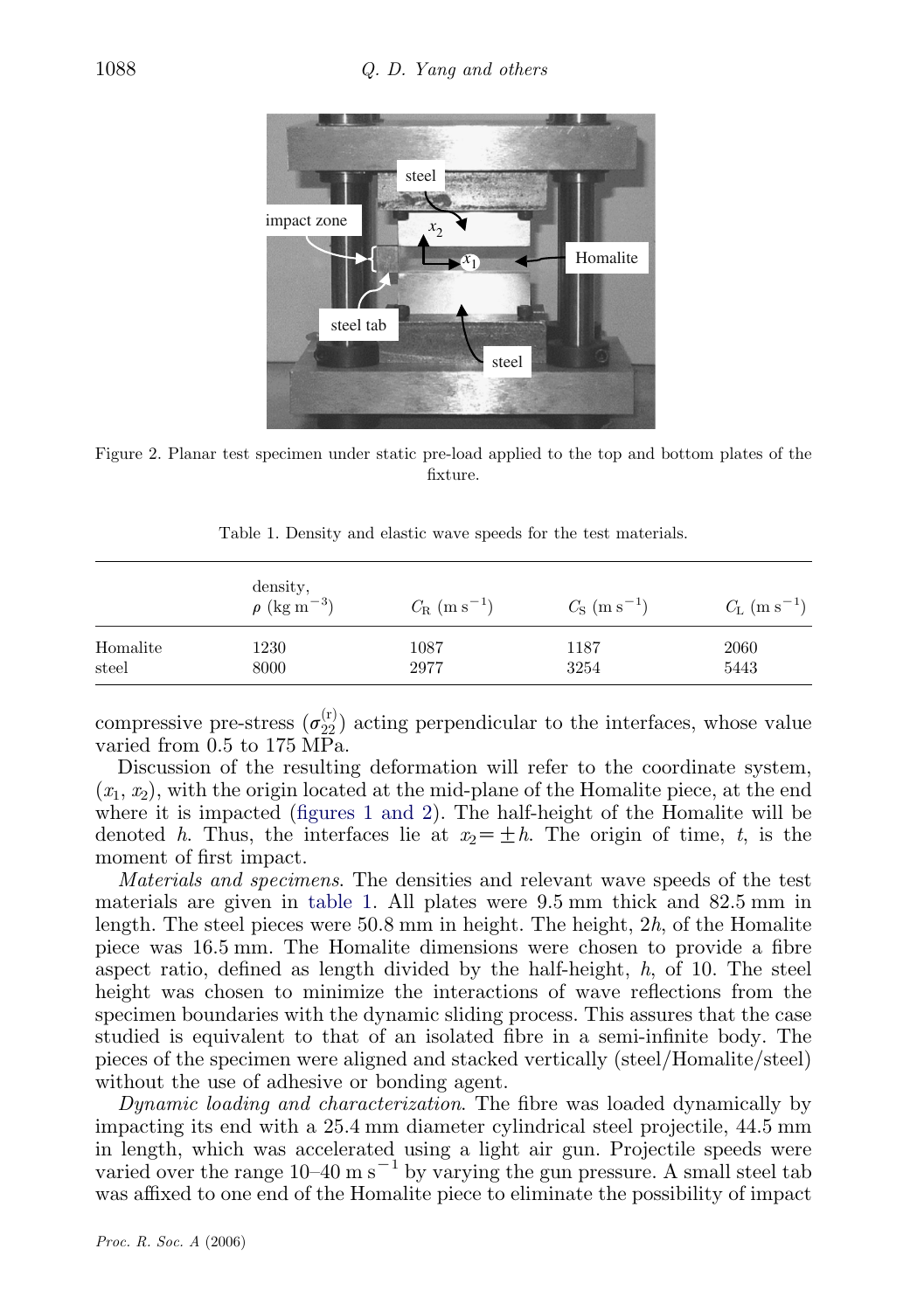<span id="page-8-0"></span>

Figure 3. Representative image from a dynamic sliding experiment  $(38 \text{ m s}^{-1}$  impact speed, 50 MPa static pre-stress). The constancy of the interface shear stress in the region labelled  $\tau$  constant' is consistent with the fringe pattern, but not well resolved experimentally above the noise. It is marked so because of modelling results. The labels of the other domains are clearly implied by the nature of the fringe patterns.

damage to the end of the relatively brittle polymer during dynamic loading [\(figure 2\)](#page-7-0). The dynamic sliding of the Homalite relative to the steel was characterized using high-speed photography in conjunction with dynamic photoelasticity. A strain gauge was mounted to the surface of the steel tab to provide a trigger signal for the initiation of the recording of high-speed photographs (described below). From sequences of images, the dynamic loading history,  $\sigma(t)$ , of the fibre, the initiation time for the onset of interface sliding and the interface slip speed histories were obtained.

Dynamic photoelasticity apparatus was configured as follows. A collimated laser beam, 100 mm in diameter, was passed through a circular polarizer, the length of the Homalite, and a second polarizer to generate the photoelastic images, which were recorded using a high-speed digital camera (Cordin 220-16, Cordin Scientific Imaging, Salt Lake City, UT 84119, USA). The camera was capable of recording 16 frames. The frames were recorded every few microseconds; the interframe times were varied in each experiment. In dynamic photoelasticity, the fringes show constant-value contours of the difference of principal stresses,  $\sigma_1-\sigma_2$ .

# (a ) General observations

A total of 16 experiments were conducted. The role of impact speed (loading rate) was investigated at a constant static pre-load; and that of pre-load was investigated at a constant impact speed. Figure 3 shows a representative highspeed isochromatic fringe pattern recorded during sliding in the common member of these two test sets  $(\sigma_{22}^{(r)} = 50 \text{ MPa}, v_0 = 38 \pm 2 \text{ m s}^{-1})$ . The approximately vertical fringes represent the stress generated from the impact (from the left) and propagate to the right. Shortly behind the propagating front, kinks form in the fringes in angled bands. These bands intersect the top and bottom interfaces, implying non-smooth variations in the interface displacement. Among the many fringe patterns collected from all tests, consistency in the pattern of bands was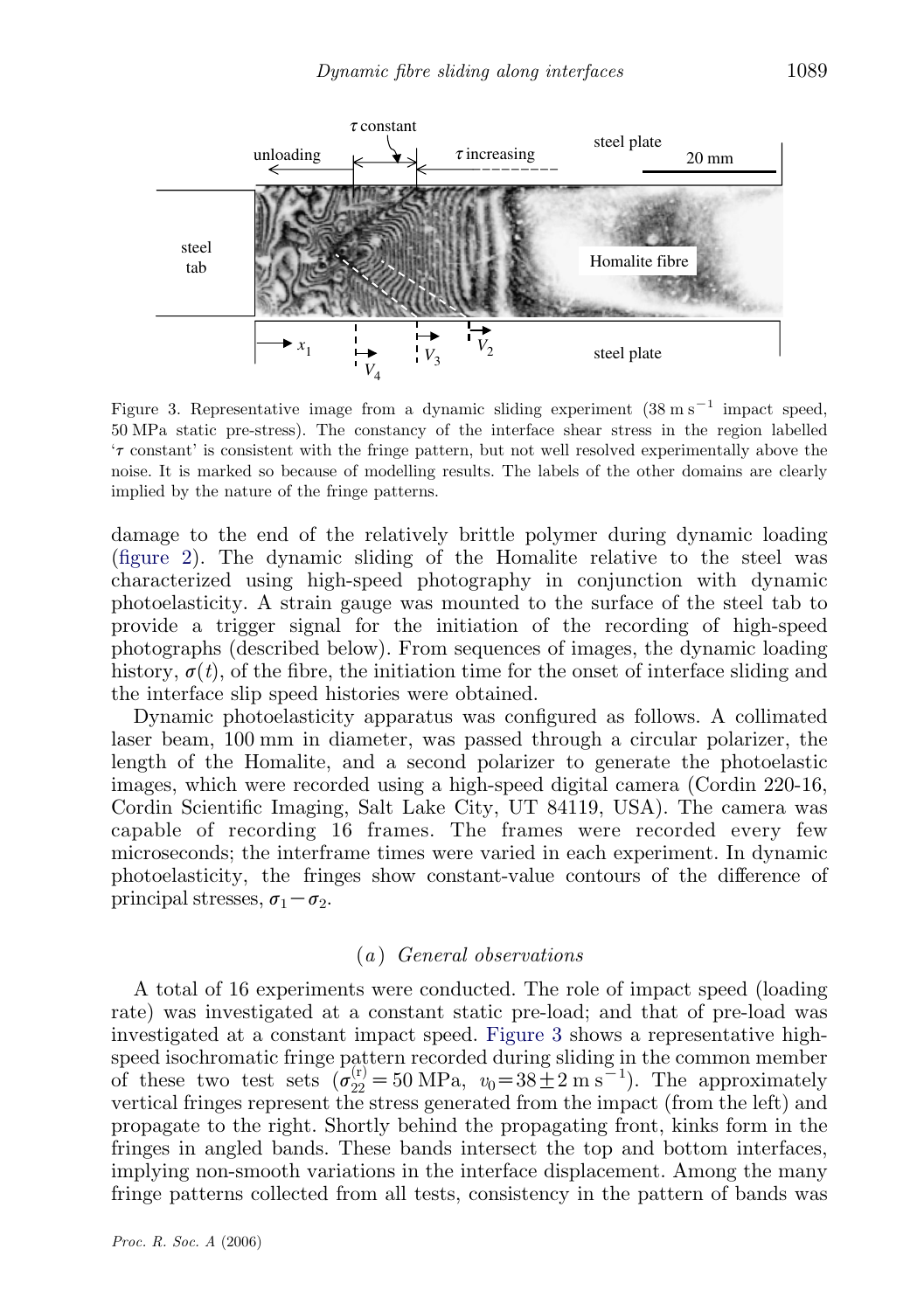<span id="page-9-0"></span>

Figure 4. Fringe patterns obtained at low and high values of the static pre-load (as marked).

imperfect. In some images, either noise or experimental variance made it difficult to confirm or refute the presence of bands that might have been expected to be present based on their presence in other images. In the images with betterdefined fringes, two bands were prominent, typified by the dashed white lines in [figure 3](#page-8-0). Based on changes in the spacing or angle of fringes before and after a band, or in the derivative of the spacing, the first of these is interpreted as the beginning of a domain of increasing interface shear stress; the second as the point of transition to interfacial sliding. In [figure 3,](#page-8-0) the domain marked 'increasing friction' (or interfacial shear stress) is clearly defined as such by the fringe behaviour; in the domain marked 'constant friction,' the fringe variations are consistent with this interpretation, but the implication is not as clear due to noise. A peak in the fringes on the specimen mid-plane locates the onset of unloading.

Figure 4 presents images similar to that in [figure 3](#page-8-0) but taken from experiments conducted with higher and lower static pre-loads. The difference in the visibility of bands in these figures and [figure 3](#page-8-0) is representative. Further inspection of [figures 3 and 4](#page-8-0) shows that as the pre-load increases, the kinking of the fringes is associated with larger distortions, suggesting that the onset of sliding is associated with a sharper discontinuity. A similar trend was observed as the impact speed was increased. The dynamic sliding process is associated with higher, more localized stresses at higher loading rates and higher static pre-load.

# $(b)$  Sliding speeds

The velocity of the dominant band in each image along the interface was estimated by comparing its position in successive frames. [Figure 5](#page-10-0) shows plots of the positions of the intersections of a symmetric pair of such bands with the top and bottom interfaces as a function of time for an experiment conducted with 12.5 MPa pre-load and  $38 \text{ m s}^{-1}$  impact speed. The bands propagate at the same velocity on the top and bottom and the variation of sliding position with time is essentially linear. This contrasts with the common case for shear crack propagation, where a period of acceleration of the crack tip is often observed, which may approach constant velocity asymptotically. Here, the velocity of the bands is constant throughout the experiment, within the experimental error of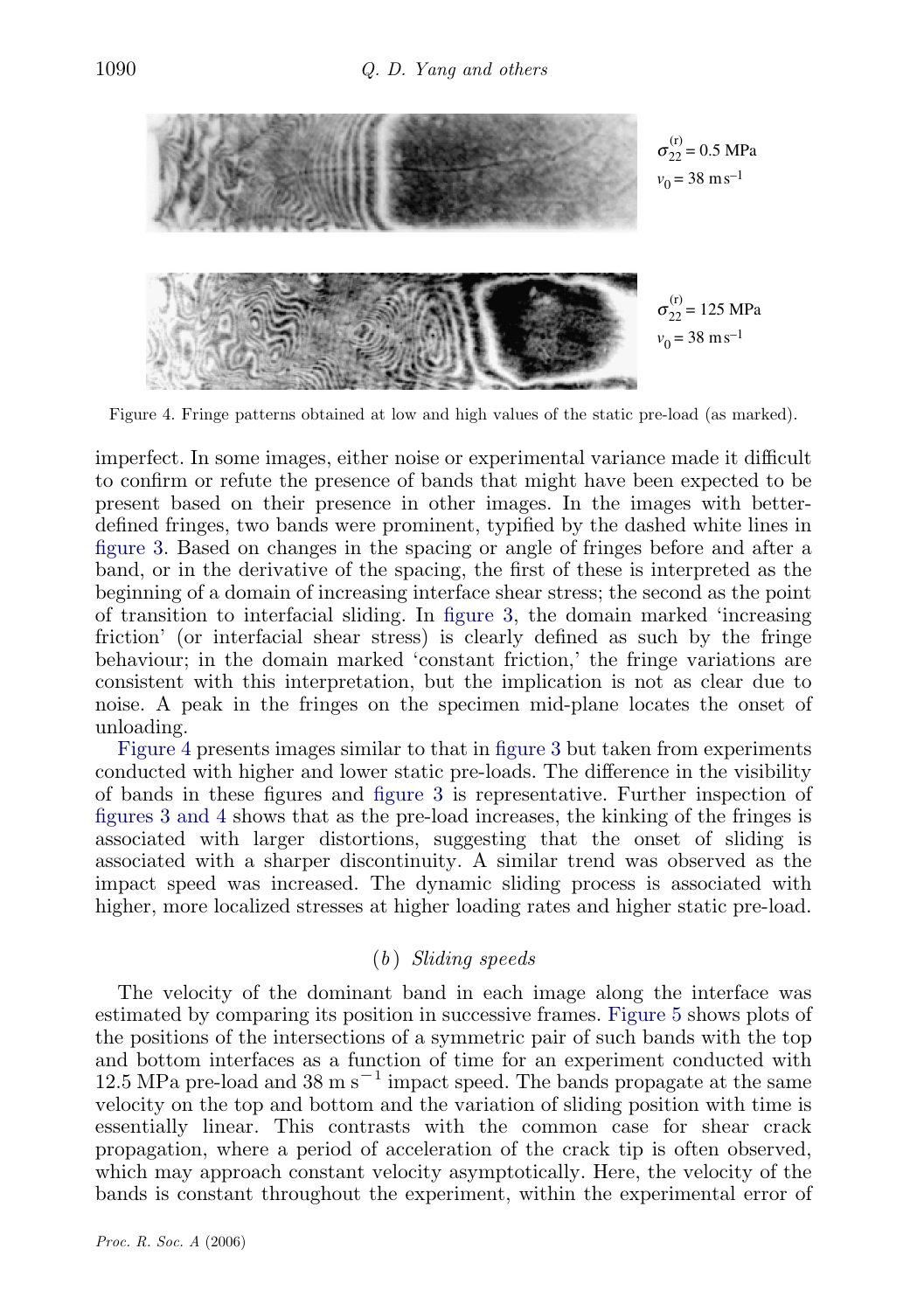<span id="page-10-0"></span>

Figure 5. A plot of the location of sliding onset versus time for a specimen impacted at  $40 \text{ m s}^{-1}$ , with a static pre-load of 12.5 MPa.



Figure 6. A plot of the variation of the speed of the sliding front with static pre-stress.

approximately  $\pm 3\%$  (typically on the order of  $\pm 50$  m s<sup>-1</sup>). These observations were consistent in all of the experiments, indicating that on this scale of observation, sliding is a steady-state process. In this particular experiment, the slope of the plot in figure 5 indicates a sliding speed of  $2050 \text{ m s}^{-1}$  or approximately the dilatational wave speed of the Homalite. Model analysis (see below) suggests that these bands probably corresponded to the beginning of a domain of enhanced interfacial shear stress.

Figure 6 provides a summary of the velocities of the dominant bands measured from all of the experiments, plotted as a function of static pre-stress. While the data show substantial scatter, individual points are accurately determined (see above). In all cases, the observed speeds were in excess of the shear wave speed of the Homalite, i.e. greater than 60% of the dilatational wave speed. In general, the trend is toward decreasing sliding speed with increasing static pre-load. However, there is no clear functional dependence. Insight provided by modelling (see below)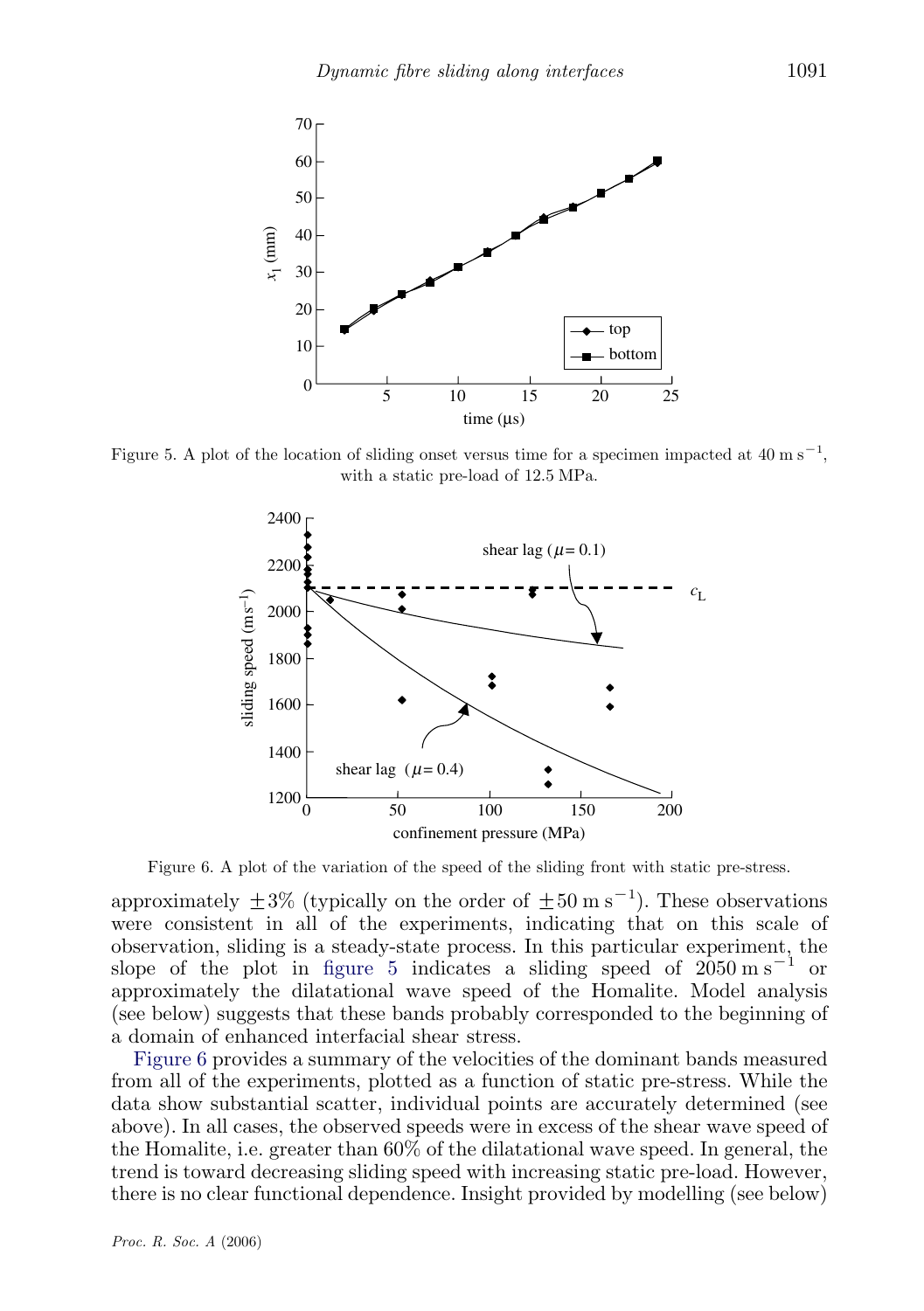suggests that the bands identified as dominant in collating the data of [figure 6](#page-10-0) may have corresponded in some cases to the onset of interfacial sliding, but in other cases to the beginning of a domain of increasing interfacial shear stress.

Data for all of the experiments conducted at 0.5 MPa and varying impact speed lie along the ordinate (the axis of sliding speed) in [figure 6](#page-10-0). There was no systematic variation of sliding speed with impact speed, with all the measured sliding speeds being approximately the dilatational wave speed of the Homalite.

#### $(c)$  Sliding stresses and loading rate

The photoelastic fringes can be equated to the local difference in principal stresses

$$
\sigma_1 - \sigma_2 = F_{\sigma} N / W, \qquad (2.1)
$$

where  $F_{\sigma}$  is the stress-optic coefficient (22.6 kN m<sup>-1</sup> for the Homalite), N is the fringe order, and  $W$  is the specimen width (in the through-thickness direction,  $x_3$ ). The stress along the centre line of the Homalite can be determined from equation (2.1) alone if the following conditions are met: (i) the principal stresses along the centre line act in the  $x_1$  and  $x_2$  directions and; (ii) plane stress conditions exist; and (iii) strains  $\varepsilon_{22}$  in the  $x_2$  direction are negligible. Then equation (2.1) reduces to

$$
\sigma_1(1-\nu) = F_{\sigma} N/h,\tag{2.2}
$$

where  $\nu$  is Poisson's ratio for the Homalite, and hence the stress distribution along the centre of the fibre can be determined. The condition of negligible strain component,  $\varepsilon_{22}$ , will not be met in the presence of large compressive pre-stress. Nevertheless, equation (2.2) proves useful, for the following reasons. Numerical simulations (see below) show that, in the absence of compressive pre-stress, dynamic contributions to  $\varepsilon_{22}$  are very small and the stress,  $\sigma_1$ , estimated from experiments using equation (2.2) and that calculated by the simulations are very close. When the compressive pre-stress is large, its contribution to  $\varepsilon_{22}$  will be invariant in space and time. Therefore, equation (2.2) can be used to estimate the applied loading rate,  $d\sigma_1/dx_1$ , in steady-state conditions from experimental data, since this involves taking a derivative.

The variation of stress with position is found to be approximately linear, yielding a constant value of  $d\sigma_1/dx_1$  for each test. (Thus, experiments and simulations (see below) confirm the rapid attainment of steady-state conditions in the axial stress and the proper application of equation  $(2.2)$ .) This steady-state value can be divided by the dilatational wave speed in the Homalite to give a loading rate per unit time. The loading rate rises in proportion to the impact speed and decreases linearly with static pre-load [\(figure 7\)](#page-12-0). When the coupling of the fibre and the matrix is increased, the input momentum is transferred more rapidly to the matrix, resulting in slower loading of the fibre.

#### 3. Numerical modelling

A computational simulation of the test was set up in a commercial finite element package  $(ABAQUS<sup>1</sup>)$ , with cohesive elements to represent interface friction.

<sup>1</sup> ABAQUS, Inc., Pawtucket, RI 02860, USA.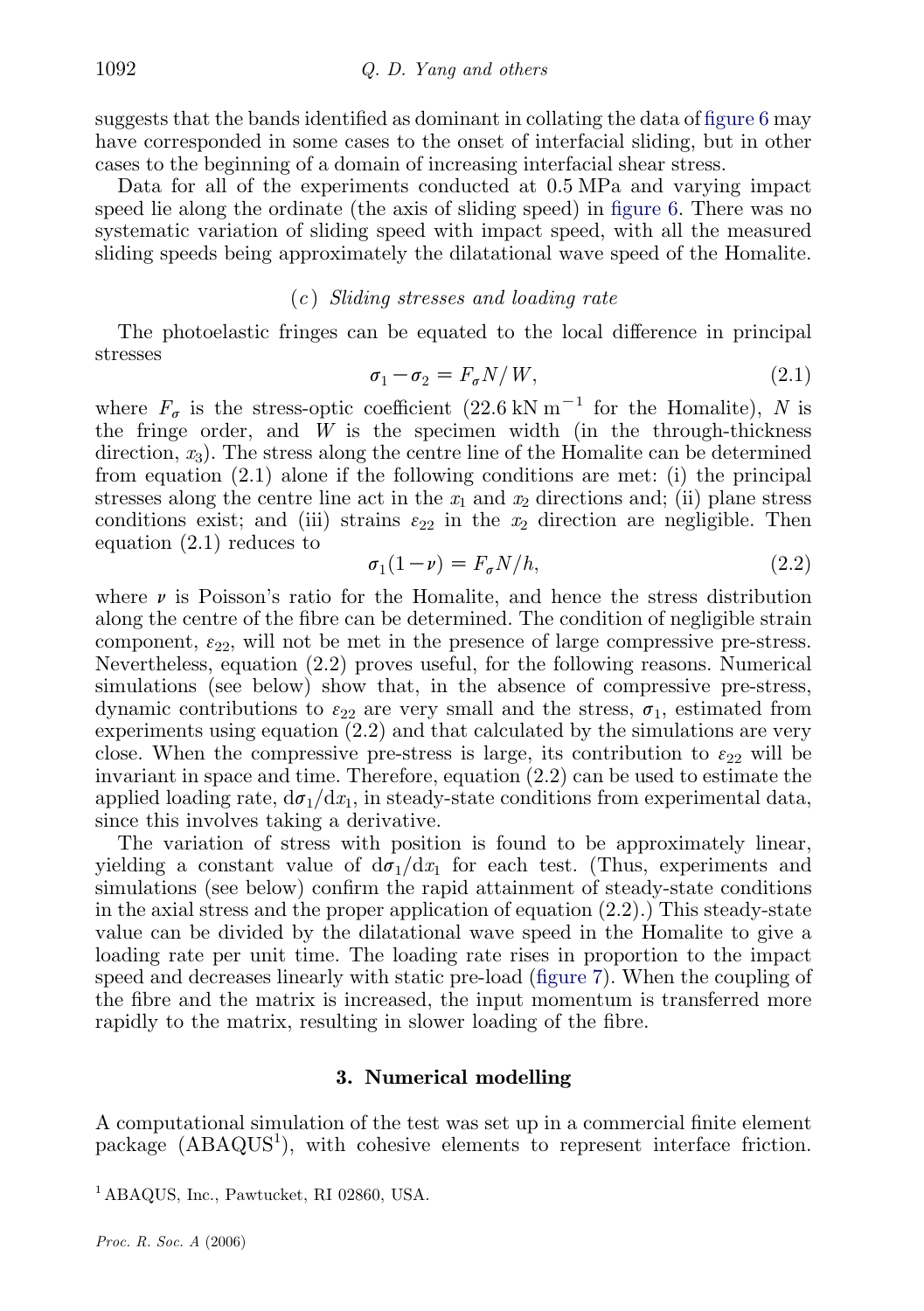<span id="page-12-0"></span>

Figure 7. Variation of loading rate with magnitude of static compressive pre-load.

Symmetrical boundary conditions ( $u_3=0; \tau_{12}=0$ ) were imposed along the centre of the Homalite piece  $(x_2=0)$  and the top surface of the steel piece. A state of plane stress was assumed in the  $(x_1, x_2)$  plane. Semi-infinite elements were used to prevent elastic waves bouncing back from the right end of the model ([figure 8\)](#page-13-0). The cohesive elements introduce a relationship between the shear tractions,  $\tau_{\text{int}}$ , and the sliding displacement rate,  $[i_1]$ , at the interface. The law used [\(figure 9](#page-13-0)) is intended to represent friction that is uniform and constant in magnitude, but an initial linear part is included to avoid numerical difficulties where the sense of the motion changes. A dynamic loading history ([figure 10](#page-14-0)), corresponding to that caused by the experimental impactor, was imposed as a prescribed stress,  $\sigma_{11}(t)$ , acting uniformly over the interval  $-h \lt x_2 \lt h$  at the left end of the Homalite. The simulation described in detail in the following had a loading rate,  $d\sigma_{11}/dt=$ 31.5 MPa  $\mu$ s<sup>-1</sup>, a rise time of 6.0  $\mu$ s, and linear unloading over a further 12.0  $\mu$ s. The loading rate and maximum stress correspond to those deduced from measurements of stress distributions at the end of the Homalite for the test with an impactor velocity of 39 m s<sup>-1</sup> and a compressive pre-stress,  $\sigma_{22}^{(r)} = 50$  MPa. The unloading rate was set to be half that of the loading rate in magnitude, which corresponded approximately to the measured rate. Thus, the boundary stress was not predicted, but fitted to experiments; but all other characteristics of the deformation, including front velocities and the general distribution of stresses, etc. were predicted given only this fitted condition. The interfacial frictional stress was assigned the magnitude  $\tau_f$ =40 MPa. This would correspond to a friction coefficient of 0.8 for the same test, if friction had obeyed Coulomb's law in the test; but this, of course, may not have been the case. The magnitude of  $\tau_f$  was held constant in the simulations. Since the loading rate depends only weakly on the compressive pre-stress (figure 7), the simulation could also be interpreted as representing cases of higher compressive pre-stress, if a lower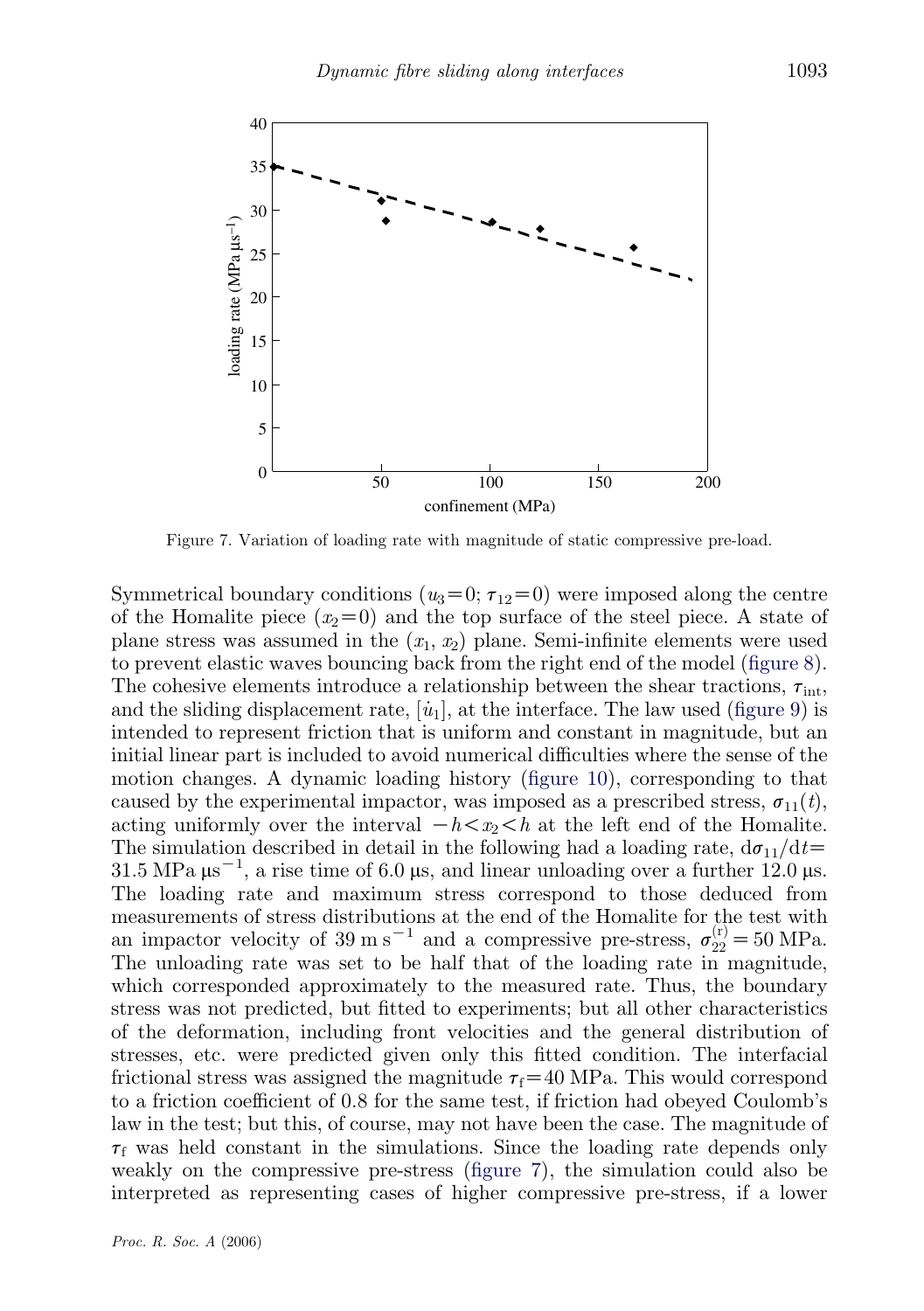<span id="page-13-0"></span>

Figure 8. Mesh for numerical simulations.



Figure 9. Interface friction law introduced via cohesive elements.

value of the coefficient was believed to be more appropriate. (The calculation would be unchanged because the coefficient of friction does not enter explicitly into the model.)

# (a ) General character of the predicted wave deformation

[Figure 11](#page-15-0) shows predicted contours of the principal stress difference  $\sigma_1-\sigma_2$ and the shear stress  $\tau_{12}$  in the Homalite at time  $t=9.822 \,\mu s$ . These plots and plots of stress variations along single lines (see below) distinguish four zones in the wave propagation. Rightmost is the so-called head wave zone, where the interface friction stress is opposite in sense to that in the trailing zones. (This change of sign is not evident in [figure 11](#page-15-0)b, because of the small magnitudes of the stresses involved.) In the head wave zone, the Homalite is loaded by the steel and the wave speed exceeds that of the Homalite,  $C_f$ , by a factor of more than 2 (the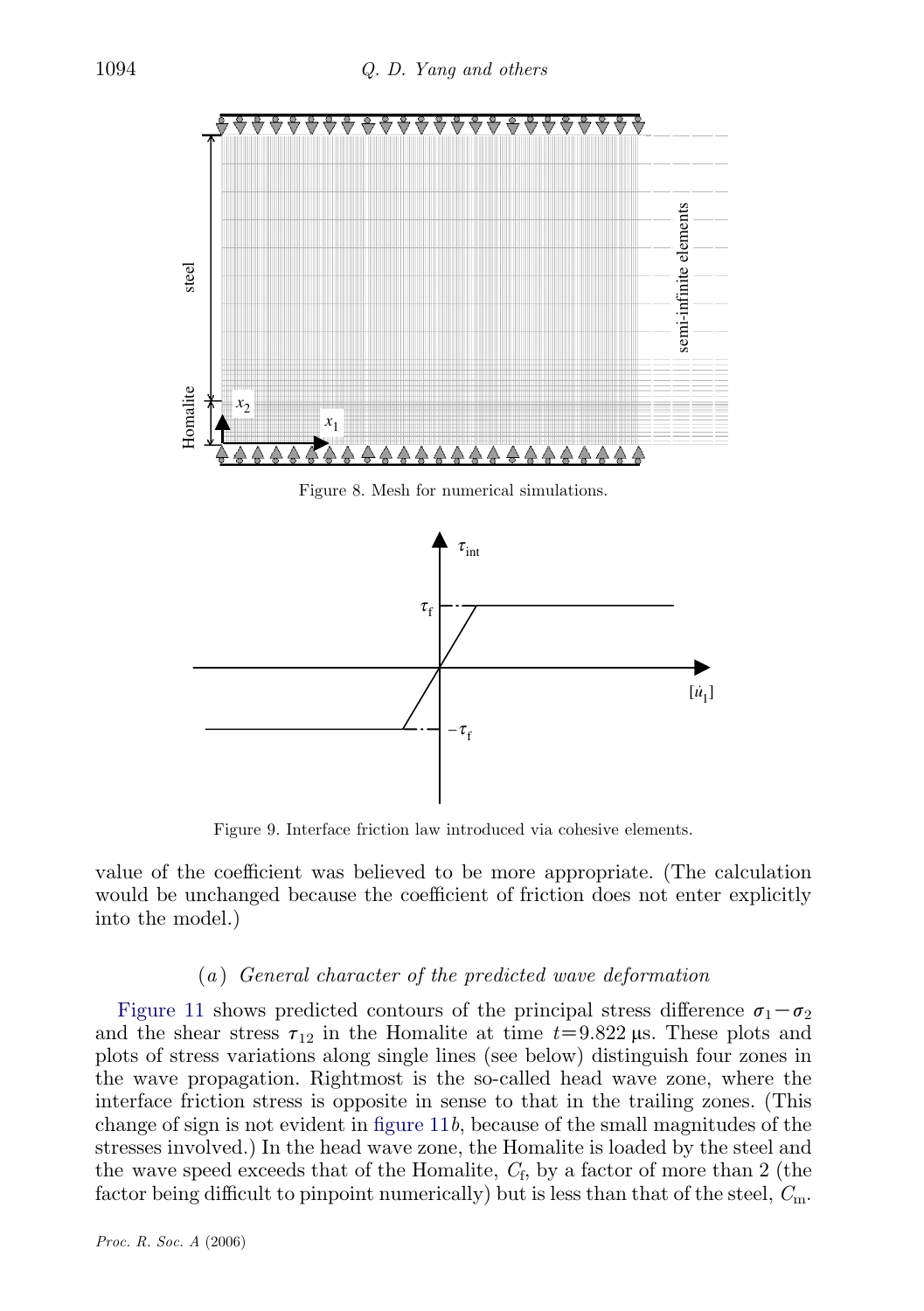<span id="page-14-0"></span>

Figure 10. Loading history in simulation.

Following the head wave zone is a linearly increasing shear stress zone, where the interface (friction) stress increases approximately linearly with position up to the limiting value,  $\tau_f$ , given by the cohesive law. This zone derives from the finite-sloped transition from negative to positive shear stress used in the cohesive model to avoid numerical problems [\(figure 9](#page-13-0)). However, domains with this character were also observed in the model experiments, suggesting that the law of [figure 9](#page-13-0) may fortuitously represent, at least qualitatively, the true constitutive behaviour of the interface under rising shear stress. The next zone is the constant friction zone, which is characterized by a suddenly and greatly reduced density of the contours in  $\sigma_1-\sigma_2$ , while the shear stress is constant at the value,  $\tau_f$ .

The last zone is associated with the unloading part of the loading history. The contour lines near the interface become chaotic, which is also seen in the experiments [\(figures 3 and 4\)](#page-8-0). In the simulation, alternating contact and separation zones exist along the interface in this region. The experimental contours show similar variations, suggesting the same contact behaviour (although in the experiments no direct confirmation of interface displacements is possible).

# $(b)$  Stress distribution and front velocities

Comparison of the measured and predicted stress contours has shown that, even though the numerical model is based on an ad hoc and probably incorrect friction law, most aspects of the experiments appear to be reproduced. Further insight into the physics of the deformation is available from other calculated characteristics.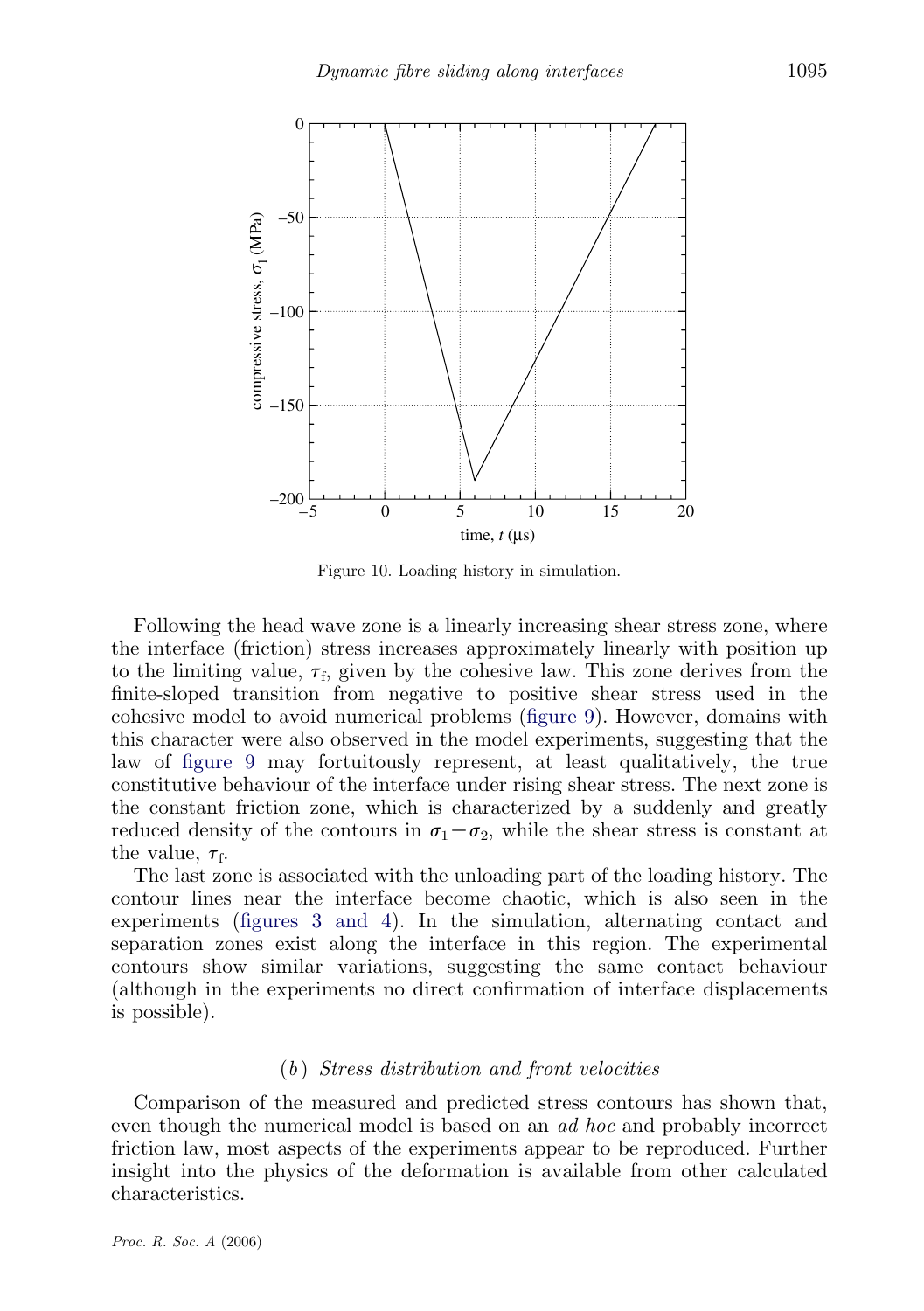<span id="page-15-0"></span>

Figure 11. Calculated contour plots for  $\sigma_1-\sigma_2$  and  $\tau_{12}$  in the Homalite at  $t=9.822 \,\mu s$ . Arrows indicate direction of increasing magnitude of stress.

Figure  $12a-c$  shows stress profiles at three different instants during the simulations of figure 11. Figure  $12a$  shows the axial stress along the centre line of the Homalite,  $\sigma_{11}(x_1, 0)$ , along with a measurement from the experiment executed with impactor velocity,  $v_0=39 \text{ m s}^{-1}$  and compressive pre-stress,  $\sigma_{22}^{(r)} = 50$  MPa. The agreement between the simulation and the experiment is quite close. (See also the discussion following equation  $(2.2)$ .) The furthest disturbance evident in this plot corresponds to the transition in figure 11 from the head wave to the domain of linearly increasing friction. The peak axial stress along the centre line decreases as the wave propagates, which is attributed to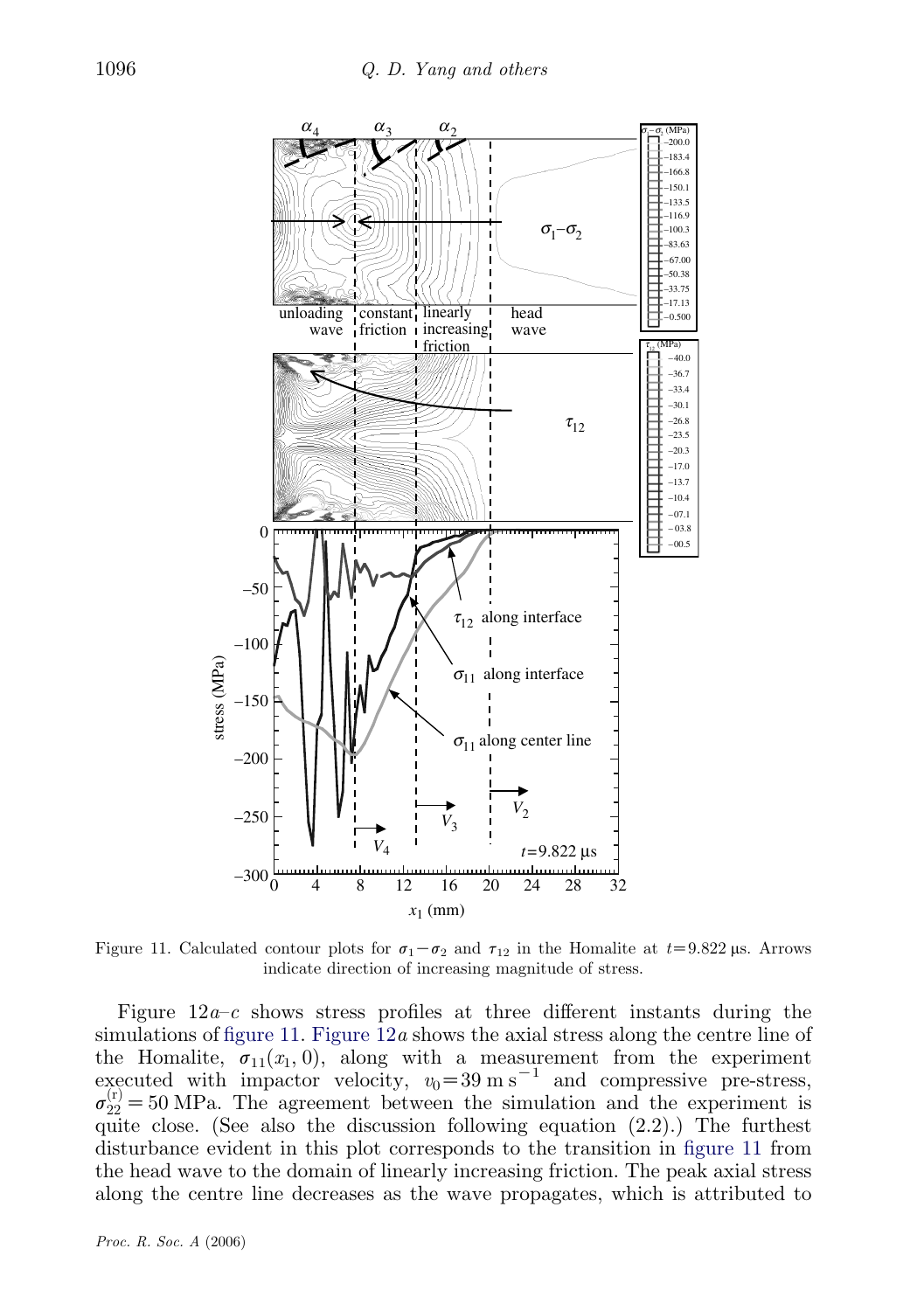<span id="page-16-0"></span>

Figure 12. Stress and displacement profiles from numerical simulations. (a) Axial stress,  $\sigma_{11}$ , along the centre line of the Homalite (heavy curve is experimental data); (b) shear stress,  $\tau_{12}$ ; (c) axial stress,  $\sigma_{11}$ , along the interface; and (d) axial particle velocity in the Homalite (fibre) and steel (matrix) along the interface.

the dissipative frictional sliding process along the interface. Invariance of the stress profile confirms the attainment of steady state conditions by time  $6.2 \,\mu s$ , shortly after peak load is attained at  $6.0 \,\mu s$ .

Figure 12b shows the interface shear stress at the same three instants. The shear stress increases approximately linearly until the constant friction stress assigned in the cohesive law is reached. It remains almost constant through the 'constant friction' zone of [figure 11,](#page-15-0) although small oscillations are evident around the prescribed value,  $\tau_f$ . The unloading zone is dominated by high frequency, severe fluctuations in  $\tau_{\text{int}}$ .

Figure 12c shows the axial stress,  $\sigma_{11}(x_1, h)$ , along the interface. A knee behind the furthest visible disturbance corresponds to the transition from linearly increasing to constant interfacial stress. In the region ahead of the knee, the loading rate of the material is remarkably small.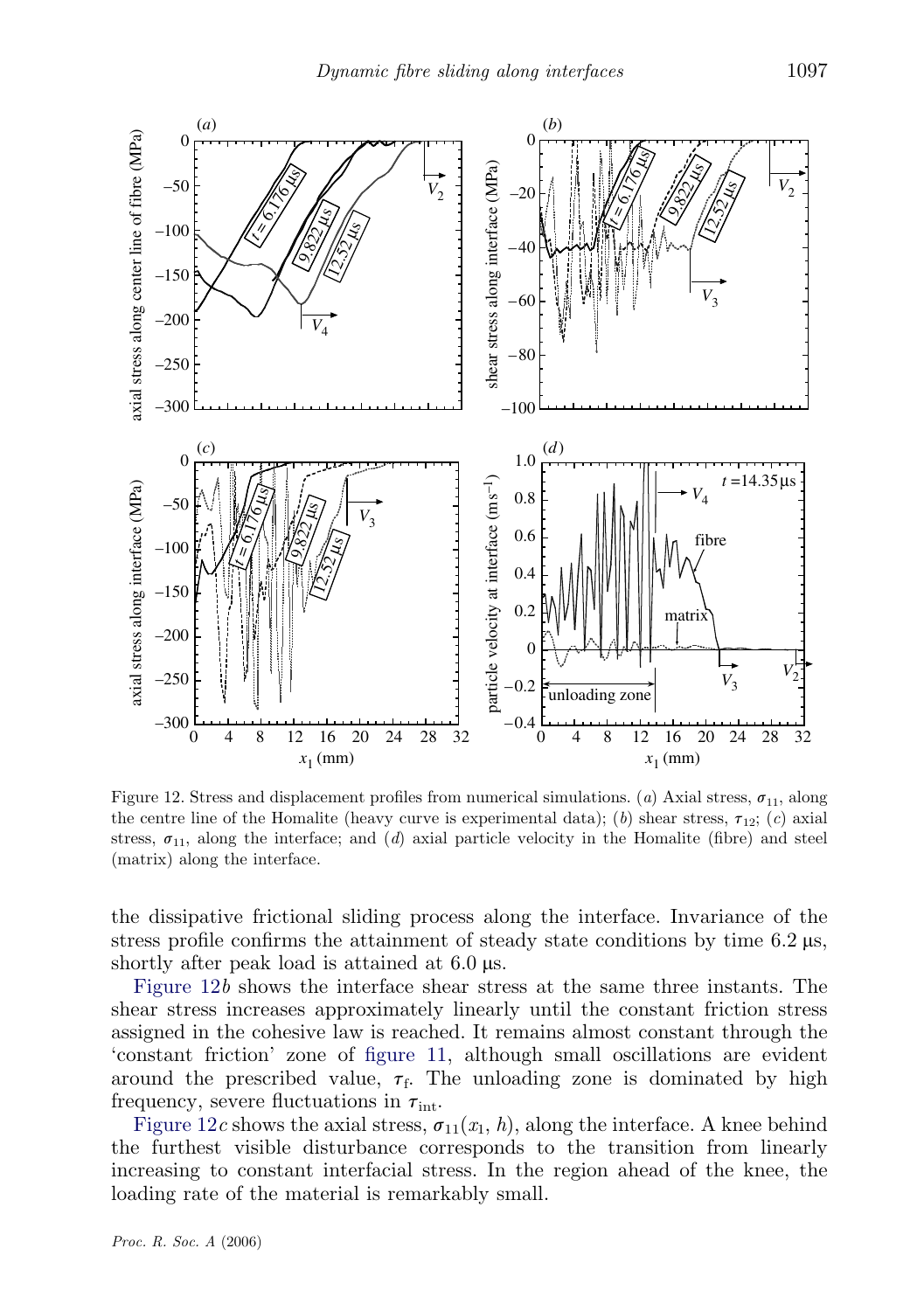

Figure 13. Front motions.

[Figure 12](#page-16-0)d illustrates further the nature of the interface fields in the chaotic unloading zone. Large spikes in the fibre sliding displacement periodically reach down to the sliding displacement of the matrix, indicating locations of fibre/ matrix stick. Reverse slip is also possible for brief intervals at these locations, but is difficult to resolve in a numerical simulation, due to computational noise.

The plots of [figure 12](#page-16-0) provide reasonably accurate information for evaluating the velocities of the various fronts. Figure 13 shows histories of the locations of fronts as functions of time, obtained by interpolating measurements of the locations of the corresponding features in [figure 12](#page-16-0). The leading edge of the head wave is not shown, since it could not be accurately discerned.

The velocity,  $V_2$ , of the transition to the linearly increasing friction zone is evaluated from both the earliest significant axial stress along the centre line and the earliest significant shear stress along the interface. The former gives  $V_2$ 1.04 $C_f$ , while the latter yields a slightly lower value  $V_2=0.98C_f$ . To within reasonable uncertainty, neither is significantly different from the wave speed in the Homalite.

The front of the constant friction zone can only be determined accurately from the interface stresses, either the knee in the axial stress or the onset of the shear plateau ([figure 12](#page-16-0)b). The inferred wave velocity is  $V_3=0.87\pm0.02C_f$ , the error reflecting the difference between the two sources and the axial stress implying the higher value.

The front associated with the onset of unloading is best identified by the peak in the axial stress along the centre line of the Homalite (figure  $12c$ ). The velocity takes the value  $V_4=0.98\pm0.02C_f$ , once again close to the wave speed in the Homalite.

The velocity estimates can be approximately confirmed by analysing the bands or kinks in the predicted stress contours, which propagate from locations on the interface at which a transition (non-smooth behaviour) is present in the displacement fields. Two bands are traced by dashed lines in [figure 11,](#page-15-0) emanating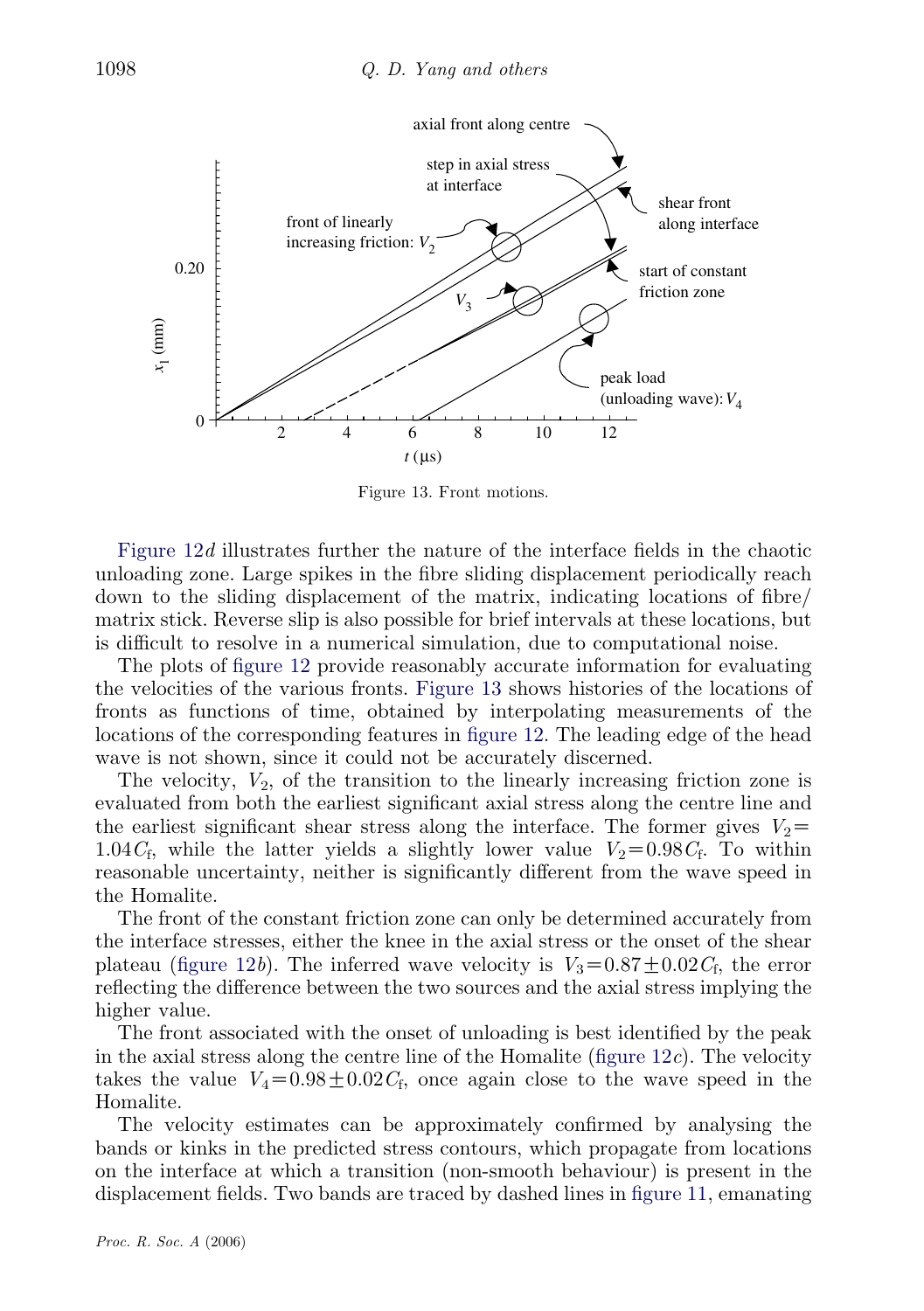approximately from the fronts associated with the onset of linearly increasing friction and constant friction (sliding). The angles subtended by the lines to the interface,  $\alpha_i$ ,  $i=2$  and 3, are given by sin  $\alpha_i = C_S/V_i$ , where  $C_S$  is the shear wave speed in the Homalite. While difficulty arises in locating the bands on some contours, the fitted values  $\sin \alpha_2 \approx 0.45$  and  $\sin \alpha_3 \approx 0.6$  are probably correct to within 20%. These values yield  $V_2=(2.2\pm0.4)C_S$  and  $V_3=(1.6\pm0.3)C_S$ , in reasonable agreement with the more accurate values deduced above from [figure 12](#page-16-0). The boundary of the domain of chaotic fields is also marked by a dashed line in [figure 11,](#page-15-0) which emanates from the unloading front. The angle subtended by this line,  $\alpha_4 \approx \arcsin 0.35$ , yields  $V_{\text{chaos}} = (3.0 \pm 0.3) C_S$ . This high implied velocity is consistent with the observation in the simulations that the onset of chaos is delayed somewhat after the beginning of unloading, but the chaotic zone tends subsequently to catch up with the unloading front, and therefore propagates at a velocity exceeding that of the unloading front, which is approximately  $C_f$ .

The different velocities predicted for the onset of sliding and the beginning of the domain of increasing interface shear help understand the distribution of the data in [figure 6.](#page-10-0) Some uncertainty arose in identifying bands in fringe images, so that the nature of the interfacial phenomenon corresponding to a particular band was not always clear. Given the velocities predicted by the model, those data in [figure 6](#page-10-0) falling close to  $C_f$  would be associated with the beginning of the domain of rising interfacial shear stress, while other data would be associated with the sliding front.

Since the front of the constant friction zone propagates at slightly different velocities at the interface and along the centre of the Homalite, the configuration of contours must change with time. Other contour plots at different times (not shown) show that the nearly parallel, vertical contours in the 'linearly increasing friction' and 'constant friction' zones of [figure 11](#page-15-0) do move apart more rapidly at the centre of the Homalite than at the interfaces, which causes them to bow out towards the head wave with increasing time. The same fringe divergence was seen (via dynamic photoelasticity) in the model experiments. In both the simulations and the experiments, the divergence is limited in magnitude and the stress contours remain at angles less than approximately 10*8* from vertical during passage of the deformation along the length of the test piece.

Other changes with time are: (i) the zone of chaotic contours grows into the interior of the Homalite with time. In fact, other contour plots from the same simulations as reported in [figure 11](#page-15-0) reveal that chaotic behaviour does not appear at all until the elapse of approximately  $8 \mu s$ . (ii) The constant friction stress zone shrinks with time, since  $V_4 > V_3$ , indicating that the unloading wave propagates faster than waves ahead of it.

#### 4. Results from shear-lag models based on Lamé fields

For the static problem of [figure 1](#page-1-0) and related thermal and mechanical problems, many useful results have been obtained using shear-lag analysis and the assumption that the fibre deformation fields are separable in x and the transverse or radial variables; and that fields are simple, known functions of the latter ([Marshall](#page-24-0) et al. 1985; [McCartney 1987](#page-24-0); [Cox 1990](#page-24-0); Cox et al[. 1990;](#page-24-0)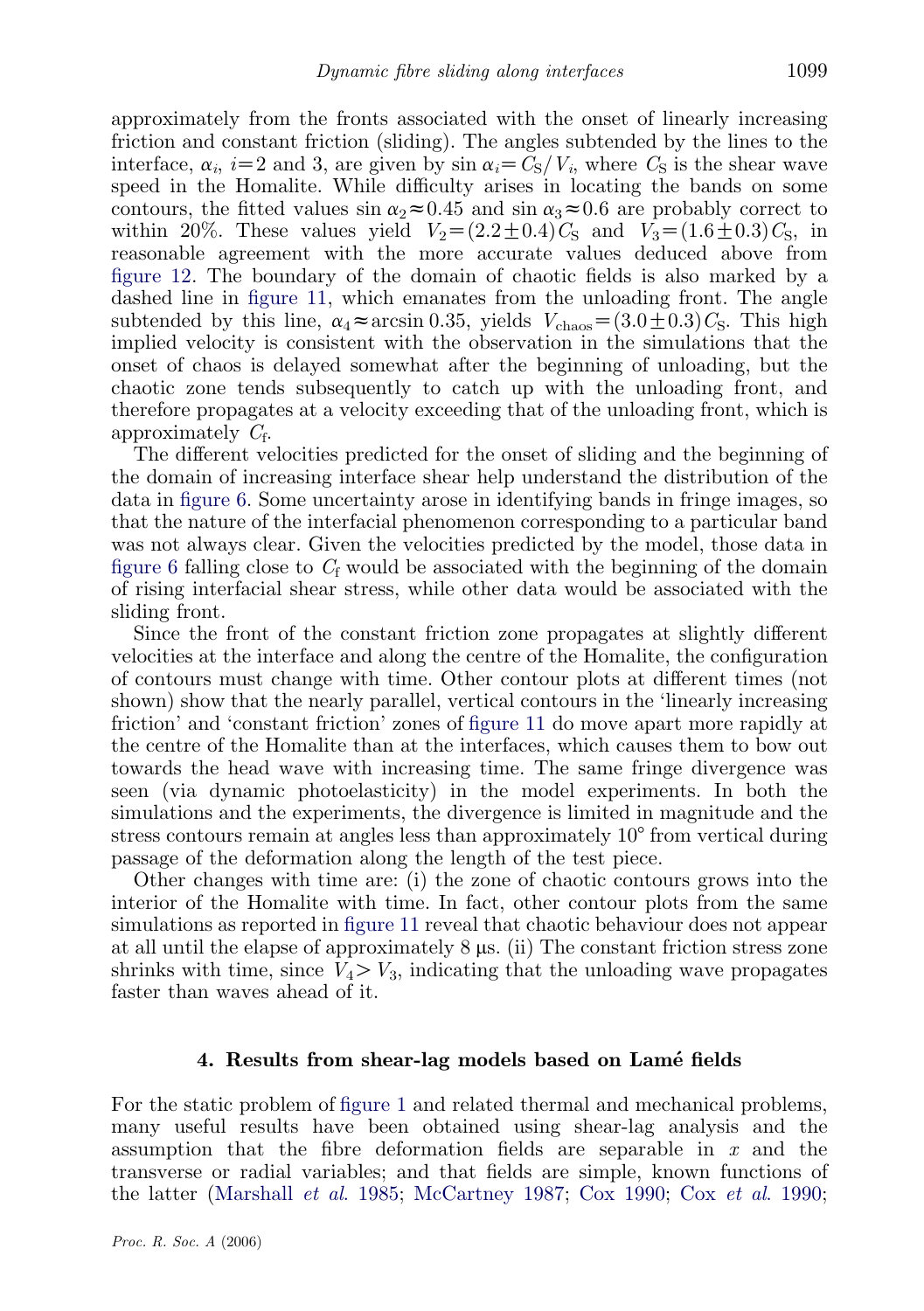[Hutchinson & Jensen 1990](#page-24-0)). Analysis shows that these approximations give quite accurate predictions of the end load versus the end displacement as long as the slip distance is long compared to the fibre diameter (or fibre width in a plane problem; [Hutchinson & Jensen 1990](#page-24-0)). The fibre fields are well represented, and also the matrix fields, provided the volume fraction of fibres is not too small. Since these results in the static case are simple and have enlightened many aspects of the mechanics and engineering principles of designing fibre-reinforced materials, the question of their utility in the dynamic case is of interest.

For dynamic end loading that increases linearly in time and friction that is uniform and constant, shear-lag analysis predicts that the deformation will propagate in two or three domains, depending on the value taken by the following three dimensionless parameters ([Sridhar](#page-25-0) *et al.* 2003):

$$
k = \frac{\tau_{\rm f} C_{\rm f}}{h} / \frac{d\sigma_0}{dt}, \quad C = \frac{C_{\rm f}}{C_{\rm m}}, \quad \phi = \frac{fE_{\rm f}}{(1-f)E_{\rm m}}, \tag{4.1}
$$

where  $f$  is the fibre volume fraction. The specimen of [figure 2](#page-7-0) and the simulations have lateral boundary conditions that are not periodic and therefore are not in strict correspondence with the shear-lag model of Sridhar *et al.*, but approximate correspondence can be sought, using the dimensions of the specimen, by setting  $f=8.25/50.8=0.162$ . The domains predicted by shear-lag modelling consist of different interfacial conditions: slip, stick and reverse slip. For the case of the simulations reported in §3,  $k=0.317$ ,  $C=0.378$  and  $\phi=0.0043$ . Shear-lag modelling predicts, for these values, that the deformation during the linearly rising part of the loading will comprise a stick zone and a slip zone (see appendix A). Furthermore, the interface friction stress in the stick zone is negative and has a very small magnitude,  $0.036 \text{ MPa}$  (see equation  $(A\ 6)$ ). The sign is negative because the matrix (steel), having the higher wave speed, is pulling the fibre along in this zone. The magnitude is small because the volume fraction of the fibre is small, so that the stresses in the matrix remain small, the spatial derivative remains small, and therefore the friction stress remains small. For the case studied, the shear-lag model predicts (appendix A) that the head wave front will propagate at  $V_1=2.6C_f$ .

A further prediction of the shear-lag model is that, if the fibre volume fraction rises, then the interface shear stress in the head wave zone will exceed the friction stress in magnitude and reverse slip will occur (consider [figure 14](#page-20-0) as the parameter  $\phi$  rises). The head wave zone would no longer be a stick zone.

[Figure 11](#page-15-0) broadly confirms the predictions concerning the head wave zone. The zone is a stick zone (no slip), the interface shear stress is negative and very small in magnitude, and the front velocity, while not well determined, is consistent with the value  $2.6C_f$ .

The zone of linearly increasing friction in [figure 11](#page-15-0) has no analogue in the shear-lag results of Sridhar et al., because in that particular modelling, the friction stress was assumed to change sign with reversing slip direction as a step function. The zone of linearly increasing friction in [figure 11](#page-15-0) arises from the linear friction stress regime at small displacements in the law of [figure 9.](#page-13-0) The constant friction zone of [figure 11](#page-15-0) is equivalent to the slip zone in the shear-lag model. The front of the constant friction zone is predicted in the shear-lag model to propagate at 0.73 $C_f$ . This is less than the velocity,  $V_3=0.87C_f$ , computed in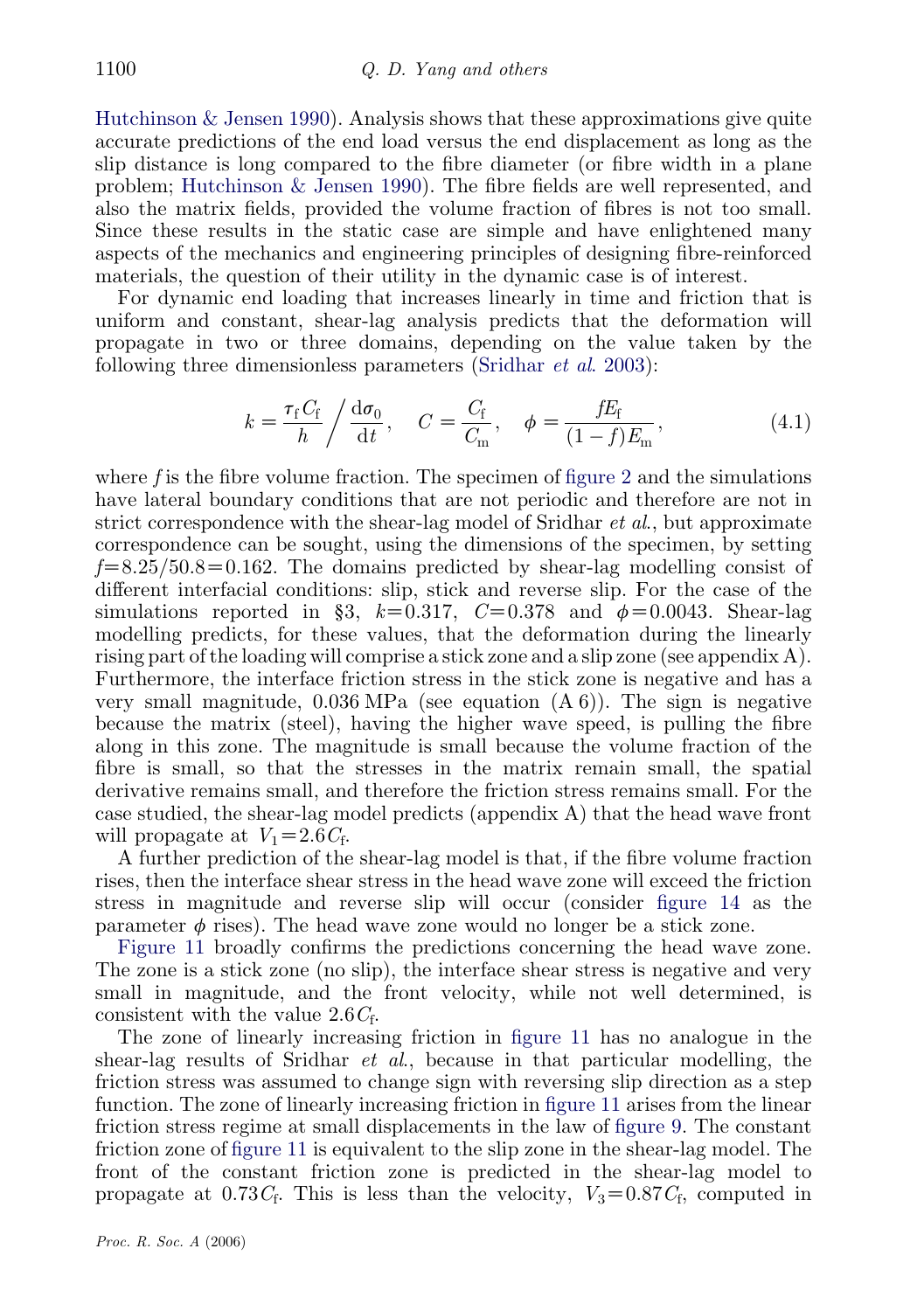<span id="page-20-0"></span>

Figure 14. Domains in which different configurations of slip, stick and reverse slip are predicted by shear-lag analysis for a fibre push-in problem with constant loading rate.

the simulations of [figure 11.](#page-15-0) An interesting question is whether the two models would agree in the predicted front velocity for higher fibre volume fractions, equivalent lateral boundary conditions, and as the linearly varying domain in the constitutive law of [figure 9](#page-13-0) shrinks in extent.

If it is assumed that the friction stress value used in the shear-lag model would vary with compressive pre-stress according to Coulomb's law, then a prediction of the variation of front velocities with compressive pre-stress can be made. Two such predictions for the velocity of the sliding front,  $V_3$ , have been superimposed on [figure 6](#page-10-0). The rates of change of the friction stress correspond to assuming a coefficient of friction of 0.1 or 0.4. The trends of the curves are not inconsistent with the weakly defined declining trend in the data, especially when those data lying at  $C_f$ , which are believed to correspond to the front of increasing interfacial shear stress, are excluded.

# 5. Possible chaotic behaviour

The noisy behaviour appearing in the unloading zone in the simulations does not appear to be a numerical artefact, but rather a consequence of the modelling assumptions and the physics of the problem. If it were due to Gibbs' phenomenon, i.e. numerical ringing at a near-discontinuity in the solution, it would not be confined to the vicinity of the interface (note, for example, the smoothness of the axial stress at the centre line of the Homalite, figure  $12a$ ; nor to the unloading zone, since non-smoothness of equal strength exists in the fields at other fronts (zone boundaries).

The noisy behaviour is not associated with Coulomb's law, since this was not the constitutive assumption of the model. In fact, the friction law assumed [\(figure 9\)](#page-13-0), which contains no relation between the friction stress and the normal pressure, is simpler than that used in most studies of either stability or ill-posedness in problems of slip between half-spaces. For the same reason,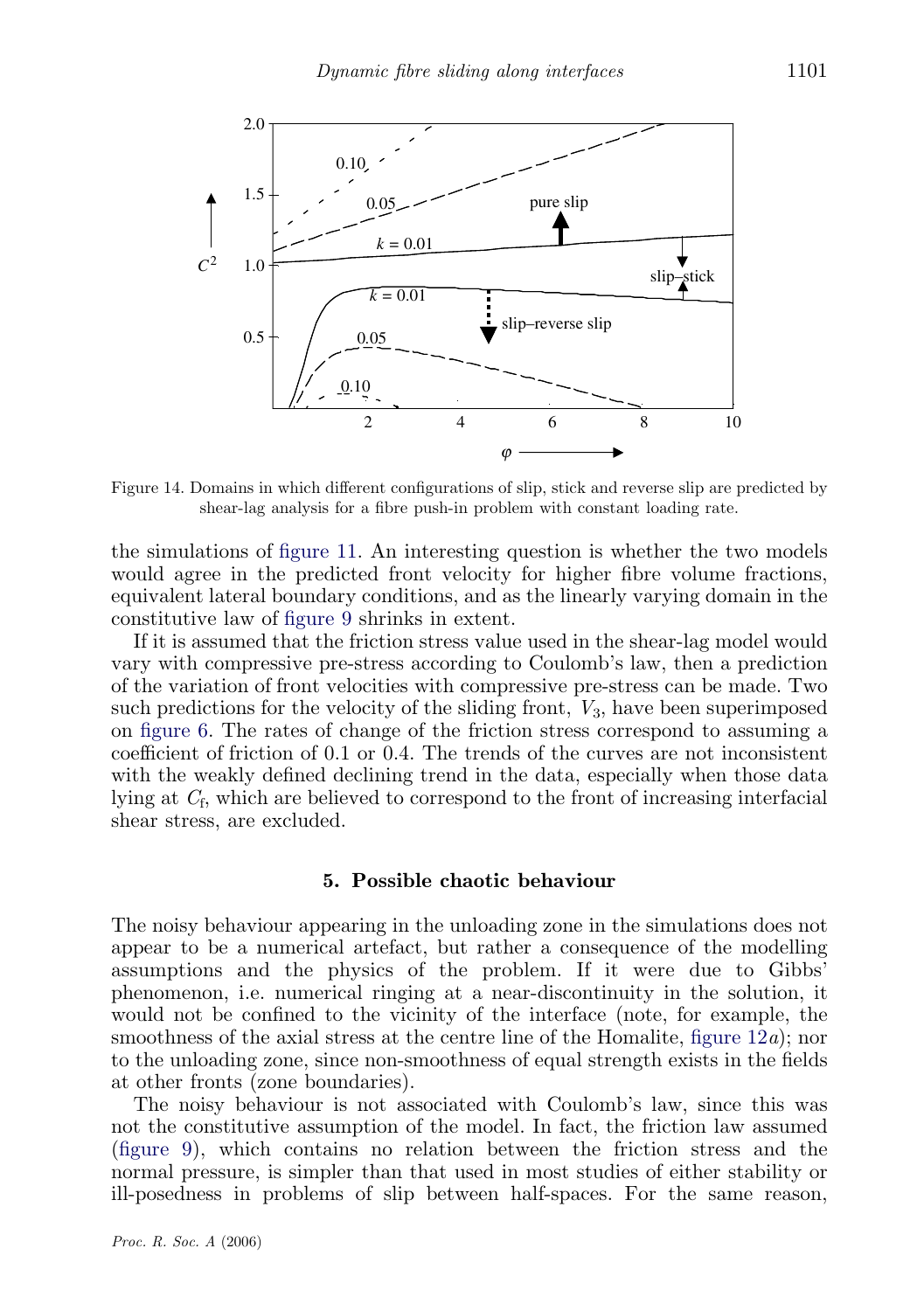the predicted phenomenon cannot be directly related to Poisson's effect, even though Poisson's ratio was non-zero in the simulations.

The fact that the noisy behaviour is confined to the unloading zone, while the deformation propagates smoothly at a range of speeds in other zones, has no obvious analogue in any prior studies of instability. The closest to a hint of similar behaviour is in incomplete and unpublished results for the shear-lag modelling described by Sridhar et al[. \(2003\)](#page-25-0). Attempts to trace solutions for linear unloading that follows linear loading lead to apparently complex patterns of the birth and death of slip, stick and reverse-slip zones, as the unloading wave overtakes deformation of earlier origin. The possibility is suggested (but not yet thoroughly researched) that arbitrarily small changes in the loading history cause finite changes in the subsequent pattern of slip, stick and reverse-slip zones. In the shear-lag problem, the only possible source of instability or complexity is the strong nonlinearity associated with the change in sign of the friction stress when the direction of interfacial slip changes. While the analysis is incomplete, the suggestion of chaotic behaviour in the shear-lag model provokes the speculation that the noisy behaviour seen during unloading in the experiments and the numerical simulations is also an example of chaos.

Shear-lag modelling also highlights the role, in the possible generation of chaotic behaviour, of the coupling of wave motions between the fibre and the matrix. For a fibre in a rigid matrix, where the fibre deformation is modified by interfacial friction tractions that depend only on its own motion, stable and well-behaved solutions can be mapped out systematically for quite complex loading and unloading histories, e.g. by the method of characteristics [\(Nikitin & Tyurekhodgaev 1990](#page-24-0)). This method is not useful when the fibre motion is coupled to that of a matrix.

Numerical solution of the shear-lag problem, e.g. numerical solving of difference equations subject to the constraint that displacement fields are Lame<sup>-</sup>like, is not enlightening, because the rapid births and deaths of different zones are quickly obscured in numerical noise at the fronts.

The similarity of the predicted domains of chaotic behaviour and those measured in the model experiments is very eye-catching [\(figures 4 and 11\)](#page-9-0), but the conditions assumed for the interface are unlikely to be the same in the two cases. In particular, the friction law of [figure 9](#page-13-0) is an idealization that is likely to be an oversimplification of the true friction behaviour in the experiments (although the experimental law is not known in detail). This suggests that the putative existence of chaotic behaviour is not especially sensitive to details of the friction law, but could be a consequence of unloading with any friction law that possesses the strong nonlinearity of sign reversal.

# 6. Conclusions

Comparing the characteristics of model planar experiments, numerical simulations and shear-lag modelling leads to the following inferences about the push-in problem of interest ([figure 1\)](#page-1-0), for a bi-linear sequence of loading and unloading.

(i) The broad characteristics of the deformation in the fibre, exclusive of shock waves, can be predicted at least qualitatively by simple shear-lag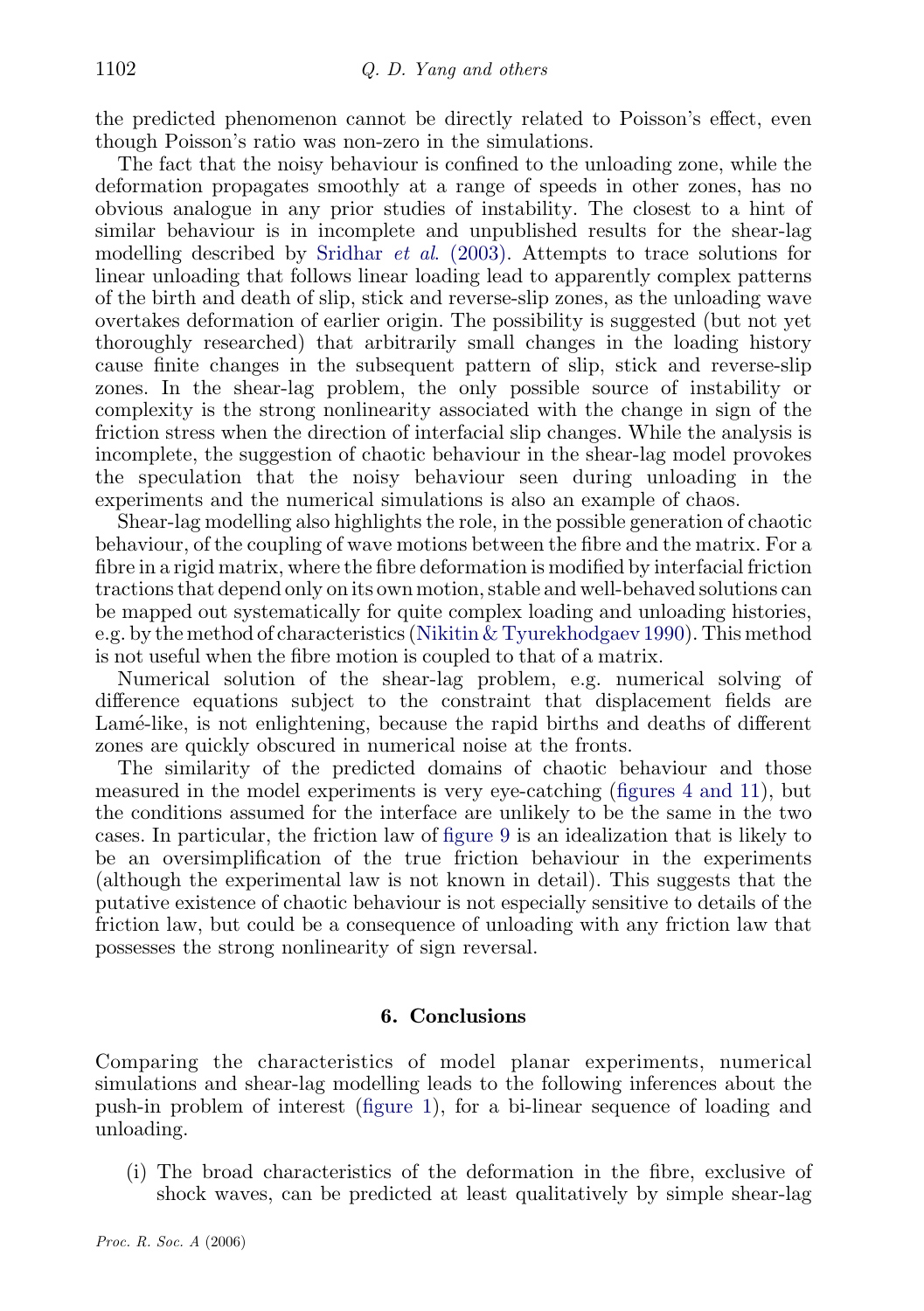models, in which the displacements are reduced to Lamé fields. The shearlag solutions have the advantage of proposing clearly defined zones of different slip behaviour, which while present in both the experiments and the numerical simulations, are not so easily identified in them without prior knowledge. For engineering studies of dynamic deformation in composites reinforced by fibres, rods, or stitches, shear-lag results will convey at least the trends of dynamic response at the macroscopic level. For example, the dynamic fibre end displacement is likely to be described quite well by shear-lag theory, since those fine details of the push-in (or pullout) phenomenon that shear-lag theory misses are unlikely to strongly influence the end displacement, which is derived from integrated strains.

- (ii) For the given geometrical conditions and loading rate, shear-lag modelling correctly predicts the system of stick followed by slip found in the numerical simulations and model experiments, even though the details of the assumed or actual friction laws are likely to be different in all three. One infers that the pattern of zones is mainly determined by the interplay of stress waves of different speeds in the fibre and the matrix and is insensitive to the friction constitutive law.
- (iii) The speeds of fronts (or the boundaries between zones) are fairly well predicted by shear-lag modelling, but more consistent between the numerical simulations and the model experiments. Shear-lag modelling could be expected to be a better approximation as the volume fraction of the fibres rises.
- (iv) As far as shear-lag theory is accurate, results found here for plane geometry should be equally applicable to axisymmetric conditions, which are a useful approximation to composites of cylindrical fibres.
- (v) The literature is replete with analyses of frictional sliding between halfspaces under uniform far-field velocity conditions. For that problem, the presence of ill-posedness, instability, pulse and crack-like slip systems, etc. depends strongly on the nature of the friction law (see §1). The present study considers non-uniform (time-dependent) loading, which yields results that are not accounted for by the prior literature. Complex behaviour, which may be chaotic, arises during unloading, but not at other stages of the deformation, in both the experiments and the numerical solutions. This behaviour appears to be a consequence of the strong nonlinearity associated with the sign reversal in the frictional tractions with slip direction and is not sensitive to the details of the friction constitutive law.
- (vi) The results that some characteristics of engineering relevance, especially the fibre end displacement and the pattern and velocity of sliding fronts, are insensitive to details of the friction law (being so similar in the experiments, numerical modelling and shear-lag analysis) also contrasts with the literature on shear crack propagation. One would expect that as the frictional traction rises in magnitude, or a large debond energy is included in the problem, the fibre push-in problem would begin to manifest the complex dependence seen for shear cracks. At the same time, the conditions required for shear-lag analysis to be accurate would be lost.
- (vii) Changing the compressive contact pressure in the experiments has quantitative but not qualitative effect on the deformation patterns.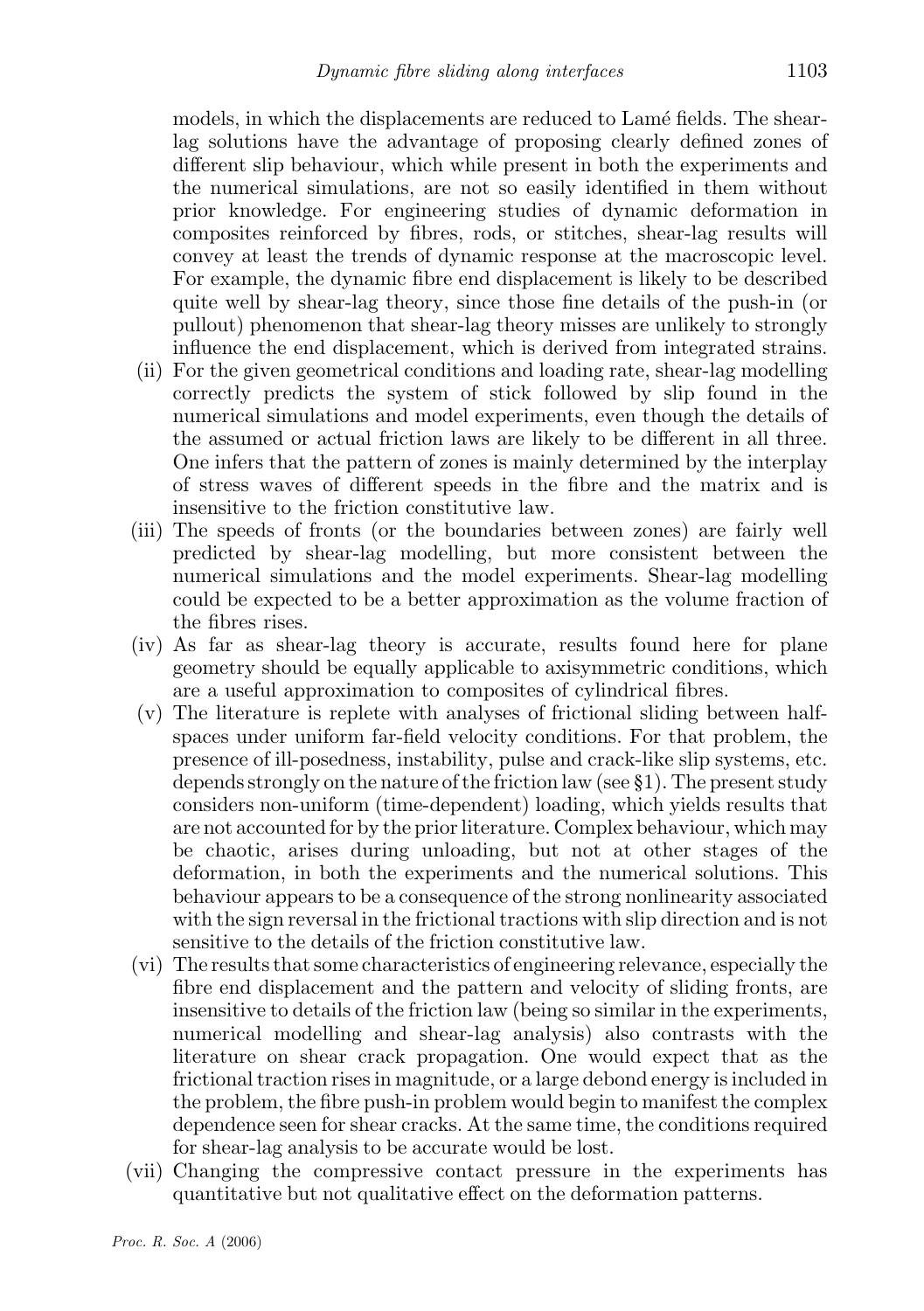Q.D.Y. and B.N.C. are grateful to support from the U.S. Army Research Office through contract number DAAD19-99-C-0042, administered by Dr David Stepp.

# Appendix A. Results from shear-lag analysis

The following results are reproduced from ([Sridhar](#page-25-0) et al. 2003) and apply to the fibre/matrix geometry of [figure 14](#page-20-0) when friction is uniform and constant and the fibre is subjected to a linearly increasing end load. For this problem, three cases arise in the solutions, viz. cases where domains of slip occur, cases where domains of slip and stick occur and cases where domains of slip and reverse slip occur. [Figure 14](#page-20-0) shows how which of these cases prevails depends on the loading rate and material parameters of the problem. The parameter

$$
k = \frac{\tau_{\rm f} c_{\rm f}}{h} / \frac{\mathrm{d}\sigma_0}{\mathrm{d}t},\tag{A.1}
$$

represents the loading rate, with  $c_f$  the longitudinal wave speed in the fibre (Homalite),  $\tau_f$  the constant friction stress, and  $d\sigma_0/dt$  the rate of increase of the stress at the fibre end. With the subscripts 'f' and 'm' referring to the fibre and matrix, respectively, the parameters C and  $\phi$  are defined by

$$
C^2 = \frac{c_{\rm f}^2}{c_{\rm m}^2} = \frac{\hat{E}_{\rm f}/\rho_{\rm f}}{\hat{E}_{\rm m}/\rho_{\rm m}},\tag{A.2}
$$

$$
\phi = \frac{fE_{\rm f}}{(1-f)E_{\rm m}},\tag{A 3}
$$

with  $\hat{E}_i=E_i(1-\mu_i)/((1+\mu_i)(1-2\mu_i)), i=m$  or f, and  $E_i$ ,  $\mu_i$  and  $\rho_i$ ,  $i=m$  or f, denoting Young's modulus, Poisson's ratio and the density.

The case of the test shown in [figures 3, 10 and 11](#page-8-0), i.e. for  $38 \text{ m s}^{-1}$  impact speed, falls into the regime of stick/slip in the map of [figure 14](#page-20-0). The front of the stick zone therefore advances at a speed  $V_1$  given by

$$
V_1 = c_f \sqrt{\frac{1+\phi}{C^2+\phi}},\tag{A.4}
$$

while the front at which slip begins advances at a speed  $V_3$  given by the root of a cubic equation in  $\eta_3=V_3/c_f$ ,

$$
(\eta_3^2 + 2k\eta_3 - 1)(1 + C^2\eta_3\eta_1) + 2k\varphi(1 + \eta_3\eta_1)\eta_3 = 0.
$$
 (A 5)

Analysis shows that  $\eta_3$  has only one real positive root which always lies in (0,1), whereas  $\eta_1$  can clearly exceed unity. The interfacial friction stress in the stick zone is

$$
\tau = \tau_{\rm f} \frac{(\eta_3^2 + 2k\eta_3 - 1)(1 - C^2)}{2k \left\{ \eta_3 (1 - C^2) + (1 - \eta_3^2) \sqrt{(C^2 + \varphi)(1 + \varphi)} \right\}},\tag{A 6}
$$

where  $\eta_3$  has been obtained by solving equation (A 5). This expression for the friction stress always satisfies  $|\tau| < |\tau_f|$ .

Proc. R. Soc. A (2006)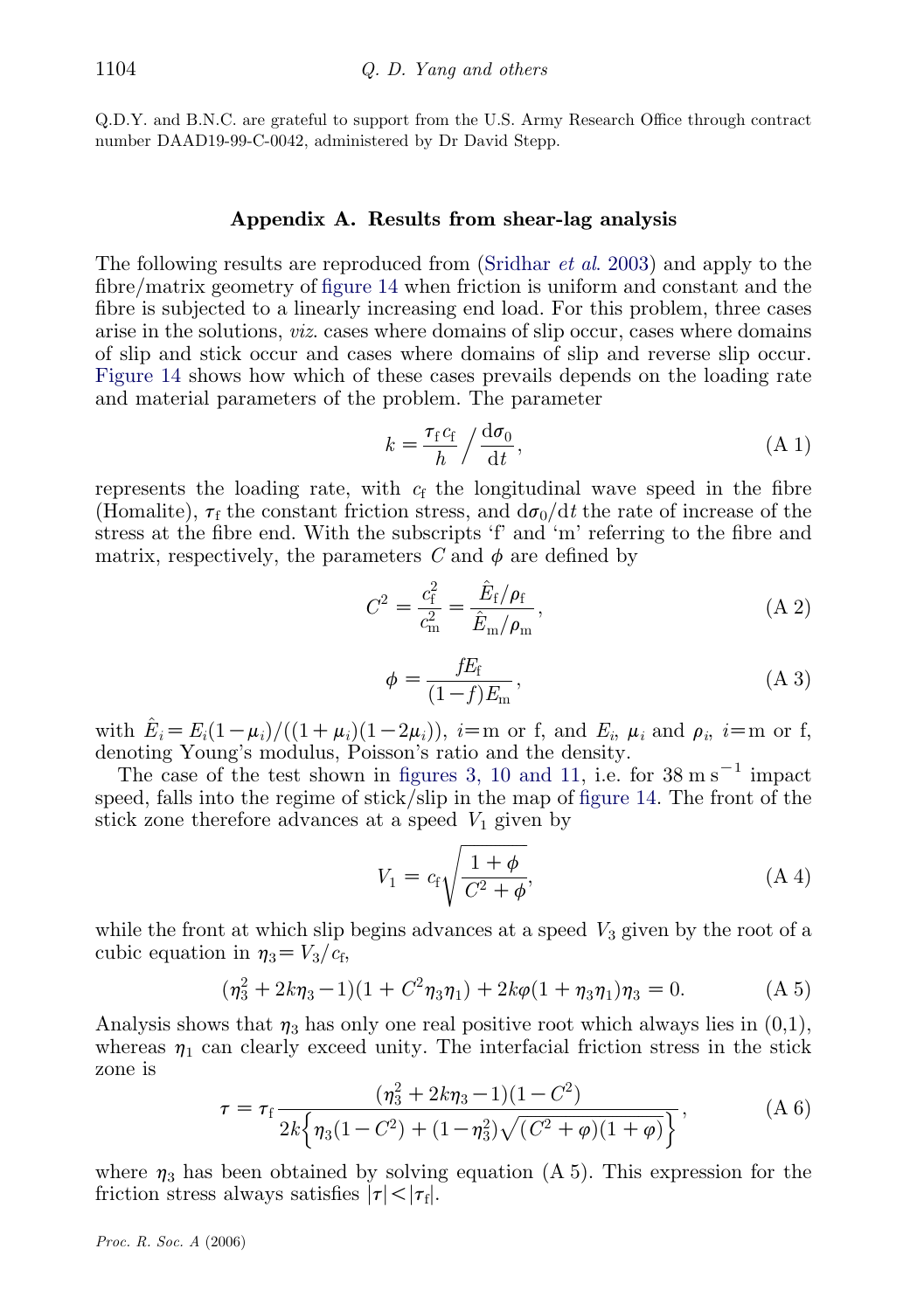## References

- <span id="page-24-0"></span>Adams, G. G. 1998 Steady sliding of two elastic half-spaces with friction reduction due to interface stick-slip. J. Appl. Mech. 65, 470–475.
- Andrews, D. J. 1976 Rupture velocity of plane strain shear cracks. J. Geophys. Res. 81, 5679–5687.
- Bao, G. & Suo, Z. 1992 Remarks on crack-bridging concepts. Appl. Mech. Rev. 24, 355–366.

Broberg, K. B. 1994 Intersonic bilateral slip. Geophys. J. Int. 119, 706–714.

- Budiansky, B., Hutchinson, J. W. & Evans, A. G. 1986 Matrix fracture in fiber reinforced ceramics. J. Mech. Phys. Solids 34, 167–189. ([doi:10.1016/0022-5096\(86\)90035-9\)](http://dx.doi.org/doi:10.1016/0022-5096(86)90035-9)
- Burridge, R. 1973 Admissible speeds for plane-strain self-similar shear cracks with friction but lacking coercion. Geophys. J. R. Astron. Soc. 35, 439.
- Burridge, R., Conn, G. & Freund, L. B. 1979 The stability of a rapid mode II shear crack with finite cohesive tractions. J. Geophys. Res. 85, 2210–2222.
- Cochard, A. & Rice, J. R. 2000 Fault rupture between dissimilar materials: ill-posedness, regularization, and slip-pulse response. J. Geophys. Res.  $105$ ,  $25891-25907$ . [\(doi:10.1029/](http://dx.doi.org/doi:10.1029/2000JB900230) [2000JB900230\)](http://dx.doi.org/doi:10.1029/2000JB900230)
- Cox, B. N. 1990 Interfacial sliding near a free surface in a fibrous or layered composite during thermal cycling. Acta Metall. Mater. 38, 2411–2424. ([doi:10.1016/0956-7151\(90\)90253-D\)](http://dx.doi.org/doi:10.1016/0956-7151(90)90253-D)
- Cox, B. N. & Marshall, D. B. 1994 Concepts for bridged cracks in fracture and fatigue. Acta Metall. Mater. 42, 341–363. ([doi:10.1016/0956-7151\(94\)90492-8\)](http://dx.doi.org/doi:10.1016/0956-7151(94)90492-8)
- Cox, B. N. & Sridhar, N. 2001 Universal bridging laws for cracks in creeping media. Advances in fracture research, Proc. Int. Conf. on Fracture, ICF10, Honolulu. Oxford: Elsevier.
- Cox, B. N., Dadkhah, M. S., James, M. R., Marshall, D. B., Morris, W. L. & Shaw, M. C. 1990 On determining temperature dependent interfacial shear properties and bulk residual stresses in fibrous composites. Acta Metall. Mater. 38, 2425–2433. ([doi:10.1016/0956-7151\(90\)90254-E](http://dx.doi.org/doi:10.1016/0956-7151(90)90254-E))
- Cox, B. N., Sridhar, N. & Beyerlein, I. 2001 Inertial effects in the pullout mechanism during dynamic loading of a bridged crack. Acta Mater. 49, 3863–3877. ([doi:10.1016/S1359-](http://dx.doi.org/doi:10.1016/S1359-6454(01)00241-5) [6454\(01\)00241-5\)](http://dx.doi.org/doi:10.1016/S1359-6454(01)00241-5)
- Gao, H., Huang, Y. & Abraham, F. F. 2001 Continuum and atomistic studies of intersonic crack propagation. J. Mech. Phys. Solids 49, 2113–2132. [\(doi:10.1016/S0022-5096\(01\)00032-1](http://dx.doi.org/doi:10.1016/S0022-5096(01)00032-1))
- Hutchinson, J. W. & Jensen, H. M. 1990 Models of fiber debonding and pullout in brittle composites with friction. Mech. Mater. 9, 139–163. ([doi:10.1016/0167-6636\(90\)90037-G](http://dx.doi.org/doi:10.1016/0167-6636(90)90037-G))
- Lapusta, N. & Rice, J. R. 2003 Nucleation and early seismic propagation of small and large events in a crustal earthquake model. J. Geophys. Res. 108. ([doi:10.1029/2001JB000793\)](http://dx.doi.org/doi:10.1029/2001JB000793)
- Marshall, D. B. 1992 Analysis of fiber debonding and sliding experiments in brittle matrix composites. Acta Metall. 40, 427–441. ([doi:10.1016/0956-7151\(92\)90391-Q](http://dx.doi.org/doi:10.1016/0956-7151(92)90391-Q))
- Marshall, D. B., Cox, B. N. & Evans, A. G. 1985 The mechanics of matrix cracking in brittlematrix fiber composites. Acta Metall. 33, 2013–2021. ([doi:10.1016/0001-6160\(85\)90124-5\)](http://dx.doi.org/doi:10.1016/0001-6160(85)90124-5)
- Massabò, R. & Cox, B. N. 1999 Concepts for bridged mode II delamination cracks. J. Mech. Phys. Solids 47, 1265–1300. [\(doi:10.1016/S0022-5096\(98\)00107-0](http://dx.doi.org/doi:10.1016/S0022-5096(98)00107-0))
- McCartney, L. N. 1987 Mechanics of matrix cracking in brittle-matrix fibre-reinforced composites. Proc. R. Soc. A 409, 329-350.
- Needleman, A. 1999 An analysis of intersonic crack growth under shear loading. J. Appl. Mech. 66, 847–857.
- Needleman, A. & Rosakis, A. J. 1999 The effect of bond strength and loading rate on the conditions governing the attainment of intersonic crack growth along interfaces. J. Mech. Phys. Solids 47, 2411–2445. ([doi:10.1016/S0022-5096\(99\)00012-5\)](http://dx.doi.org/doi:10.1016/S0022-5096(99)00012-5)
- Nikitin, L. V. & Tyurekhodgaev, A. N. 1990 Wave propagation and vibration of elastic rods with interfacial frictional slip. Wave Motion 12, 513–526. [\(doi:10.1016/0165-2125\(90\)90022-V](http://dx.doi.org/doi:10.1016/0165-2125(90)90022-V))
- Prakash, V. 1998 Frictional response of sliding interfaces subjected to time varying normal pressures. J. Tribol. 120, 97–102.